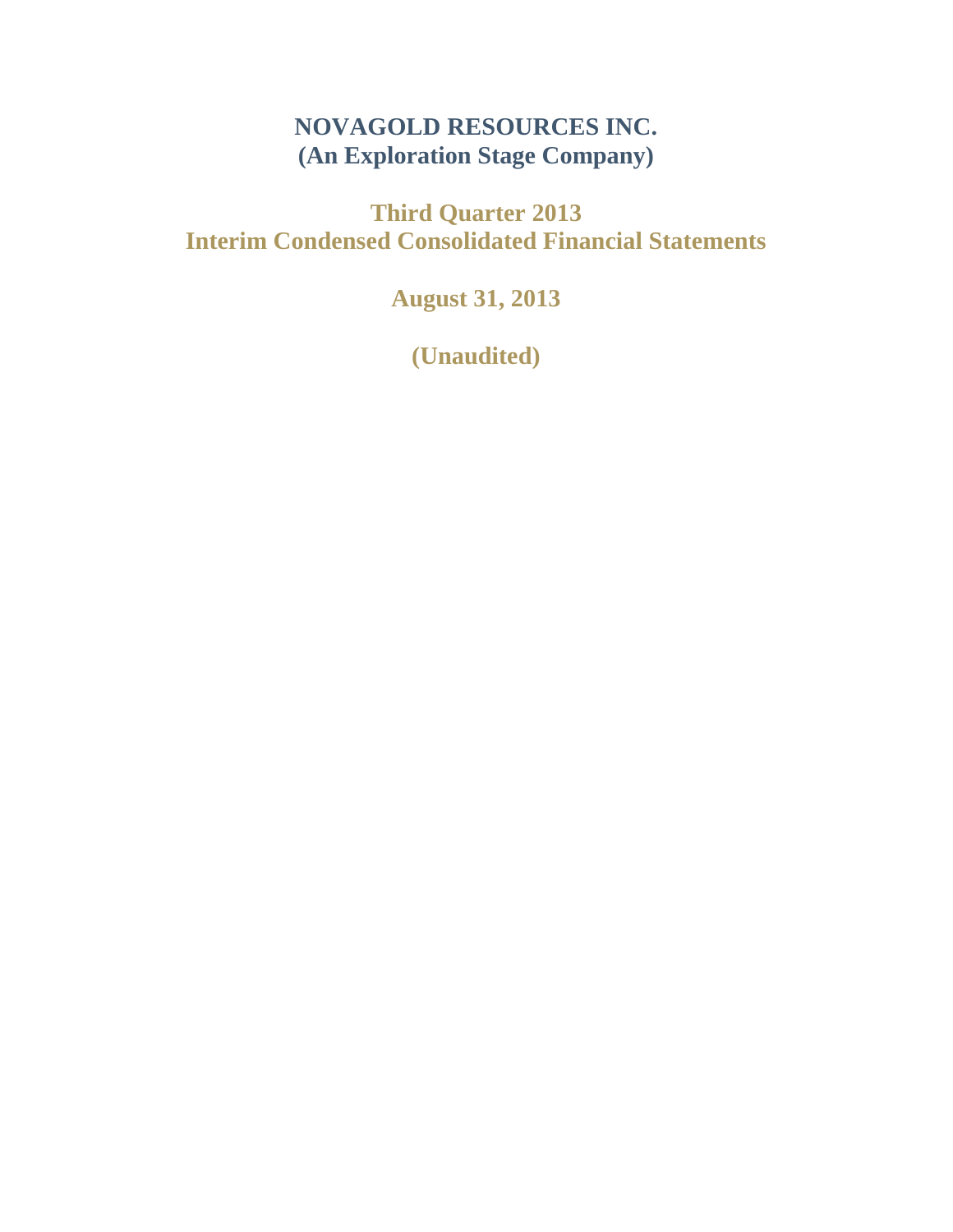(An Exploration Stage Company)

# **INTERIM CONDENSED CONSOLIDATED BALANCE SHEETS**

(Unaudited, US dollars in thousands)

|                                              | At August 31, 2013 |             |              | At November 30, 2012 |
|----------------------------------------------|--------------------|-------------|--------------|----------------------|
| <b>ASSETS</b>                                |                    |             |              |                      |
| Cash and cash equivalents                    | \$                 | 95,720      | $\mathbb{S}$ | 254,667              |
| Investments (note 4)                         |                    | 110,000     |              |                      |
| Other assets                                 |                    | 3,142       |              | 4,203                |
| Current assets                               |                    | 208,862     |              | 258,870              |
| Deferred income taxes                        |                    | 14,795      |              | 15,679               |
| Investments (note 4)                         |                    | 1,950       |              | 2,900                |
| Investment in affiliates (note 5)            |                    | 313,397     |              | 339,271              |
| Mineral properties                           |                    | 55,282      |              | 59,100               |
| Other assets                                 |                    | 9,434       |              | 9,422                |
| <b>Total assets</b>                          | \$                 | 603,720     | \$           | 685,242              |
| <b>LIABILITIES</b>                           |                    |             |              |                      |
| Accounts payable and accrued liabilities     | \$                 | 2,996       | \$           | 5,708                |
| Debt (note 6)                                |                    |             |              | 73,606               |
| Derivative liabilities (note 7)              |                    |             |              | 33,210               |
| Other liabilities                            |                    | 985         |              | 1,000                |
| <b>Current liabilities</b>                   |                    | 3,981       |              | 113,524              |
| Debt (note 6)                                |                    | 89,338      |              | 68,106               |
| Derivative liabilities (note 7)              |                    | 290         |              |                      |
| Deferred income taxes                        |                    | 25,048      |              | 26,546               |
| Other liabilities                            |                    |             |              | 255                  |
| <b>Total liabilities</b>                     |                    | 118,657     |              | 208,431              |
| Commitments and contingencies (note 16)      |                    |             |              |                      |
| <b>EQUITY</b>                                |                    |             |              |                      |
| Common shares                                |                    | 1,933,847   |              | 1,462,102            |
| Contributed surplus                          |                    | 63,386      |              | 454,260              |
| Accumulated deficit during exploration stage |                    | (1,580,430) |              | (1,536,859)          |
| Accumulated other comprehensive income       |                    | 68,260      |              | 97,308               |
| Total equity                                 |                    | 485,063     |              | 476,811              |
| Total liabilities and equity                 | \$                 | 603,720     | \$           | 685,242              |

The accompanying notes are an integral part of these consolidated financial statements.

These interim condensed consolidated financial statements are authorized for issue by the Board of Directors on February 11, 2014. They are signed on the Company's behalf by:

/s/ Gregory A. Lang, Director /s/ Anthony Walsh, Director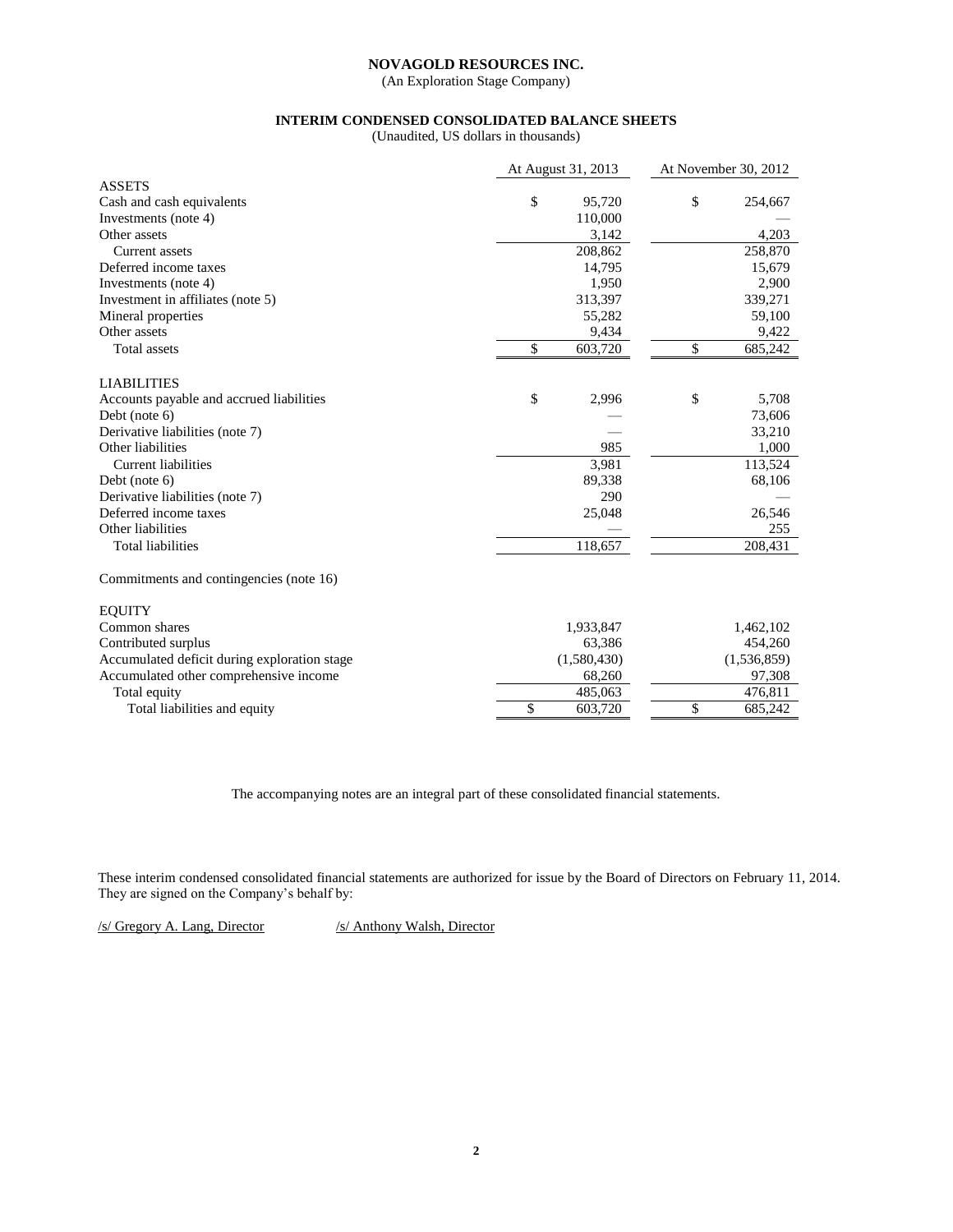(An Exploration Stage Company)

# **INTERIM CONDENSED CONSOLIDATED STATEMENTS OF INCOME**

(Unaudited, US dollars in thousands except per share amounts)

|                                                   | Three months ended<br>August 31, |                        | Nine months ended<br>August 31, | From                     |               |
|---------------------------------------------------|----------------------------------|------------------------|---------------------------------|--------------------------|---------------|
|                                                   | 2013                             | 2012                   | $\overline{2013}$               | 2012                     | Inception     |
|                                                   |                                  |                        |                                 |                          |               |
| Operating expenses:                               |                                  |                        |                                 |                          |               |
| Exploration and evaluation                        | \$                               | \$<br>91               | \$                              | \$<br>309                | \$<br>237,145 |
| General and administrative (note 9)               | 5,239                            | 9,350                  | 20,233                          | 32,269                   | 264,359       |
| Equity loss of affiliates (note 5)                | 10,106                           | 14,397                 | 21,827                          | 30,965                   | 157,687       |
| Care and maintenance                              |                                  |                        |                                 |                          | 34,735        |
| Reclamation and remediation                       |                                  |                        |                                 |                          | 1,150         |
| Depreciation                                      | 10                               | 13                     | 29                              | 38                       | 3,897         |
| Write-down of assets                              | 516                              |                        | 516                             |                          | 40,159        |
|                                                   | 15,871                           | 23,851                 | 42,605                          | 63,581                   | 739,132       |
| Loss from operations                              | (15, 871)                        | (23, 851)              | (42, 605)                       | (63, 581)                | (739, 132)    |
| Other income (expense):                           |                                  |                        |                                 |                          |               |
| Interest income                                   | 240                              | 160                    | 686                             | 420                      | 17,519        |
| Interest expense                                  | (1,688)                          | (3,879)                | (8,227)                         | (11, 371)                | (70, 773)     |
| Foreign exchange gain (loss)                      | 29                               | 424                    | 8,841                           | 11,447                   | (19,041)      |
| Gain (loss) on derivative liabilities (note 7)    | (12)                             | 10,052                 | 379                             | 85,247                   | (565, 947)    |
| Gain on deconsolidation of Galore Creek           |                                  |                        |                                 |                          | 154,173       |
| Gain on disposition of assets                     |                                  |                        |                                 |                          | 47,467        |
| Write-down of marketable equity securities        | (2,645)                          |                        | (2,645)                         | $\overline{\phantom{0}}$ | (2,645)       |
| Other                                             | (15)                             | $27\,$                 |                                 | $88\,$                   | 108           |
|                                                   | (4,091)                          | 6,784                  | (966)                           | 85,831                   | (439, 139)    |
| Income (loss) before income taxes and other items | (19,962)                         | (17,067)               | (43,571)                        | 22,250                   | (1,178,271)   |
| Income tax recovery                               |                                  | 2,351                  |                                 | 5,305                    | 10,620        |
| Net income (loss) from continuing operations      | (19,962)                         | (14,716)               | (43,571)                        | 27,555                   | (1,167,651)   |
| Net gain (loss) from discontinued operations      |                                  | 2,320                  |                                 | (9,160)                  | (491,063)     |
| Net income (loss)                                 | (19,962)                         | (12, 396)              | (43, 571)                       | 18,395                   | (1,658,714)   |
| Net loss attributable to non-controlling interest |                                  |                        |                                 |                          | (78, 284)     |
| Net income (loss) attributable to shareholders    | (19,962)<br>\$                   | \$(12,396)             | \$ (43,571)                     | \$18,395                 | \$(1,580,430) |
| Net income (loss) attributable to shareholders:   |                                  |                        |                                 |                          |               |
| Continuing operations                             | \$<br>(19,962)                   | \$(14,716)             | \$ (43,571)                     | \$<br>27,555             | \$(1,089,367) |
| Discontinued operations (note 11)                 |                                  | 2,320                  |                                 | (9,160)                  | (491,063)     |
|                                                   | \$<br>(19,962)                   | $\overline{$(12,396)}$ | \$(43,571)                      | \$<br>18,395             | \$(1,580,430) |
| Income (loss) per common share (note 12)          |                                  |                        |                                 |                          |               |
| Basic:                                            |                                  |                        |                                 |                          |               |
| Continuing operations                             | \$<br>(0.06)                     | \$<br>(0.05)           | \$<br>(0.14)                    | \$<br>0.10               |               |
| Discontinued operations                           |                                  | 0.01                   |                                 | (0.03)                   |               |
|                                                   | \$<br>(0.06)                     | \$<br>(0.04)           | \$<br>(0.14)                    | \$<br>0.07               |               |
| Diluted:                                          |                                  |                        |                                 |                          |               |
| Continuing operations                             | \$<br>(0.06)                     | \$<br>(0.06)           | \$<br>(0.14)                    | \$                       |               |
| Discontinued operations                           |                                  | 0.01                   |                                 | (0.03)                   |               |
|                                                   | \$<br>(0.06)                     | \$<br>(0.05)           | \$<br>(0.14)                    | \$<br>(0.03)             |               |
|                                                   |                                  |                        |                                 |                          |               |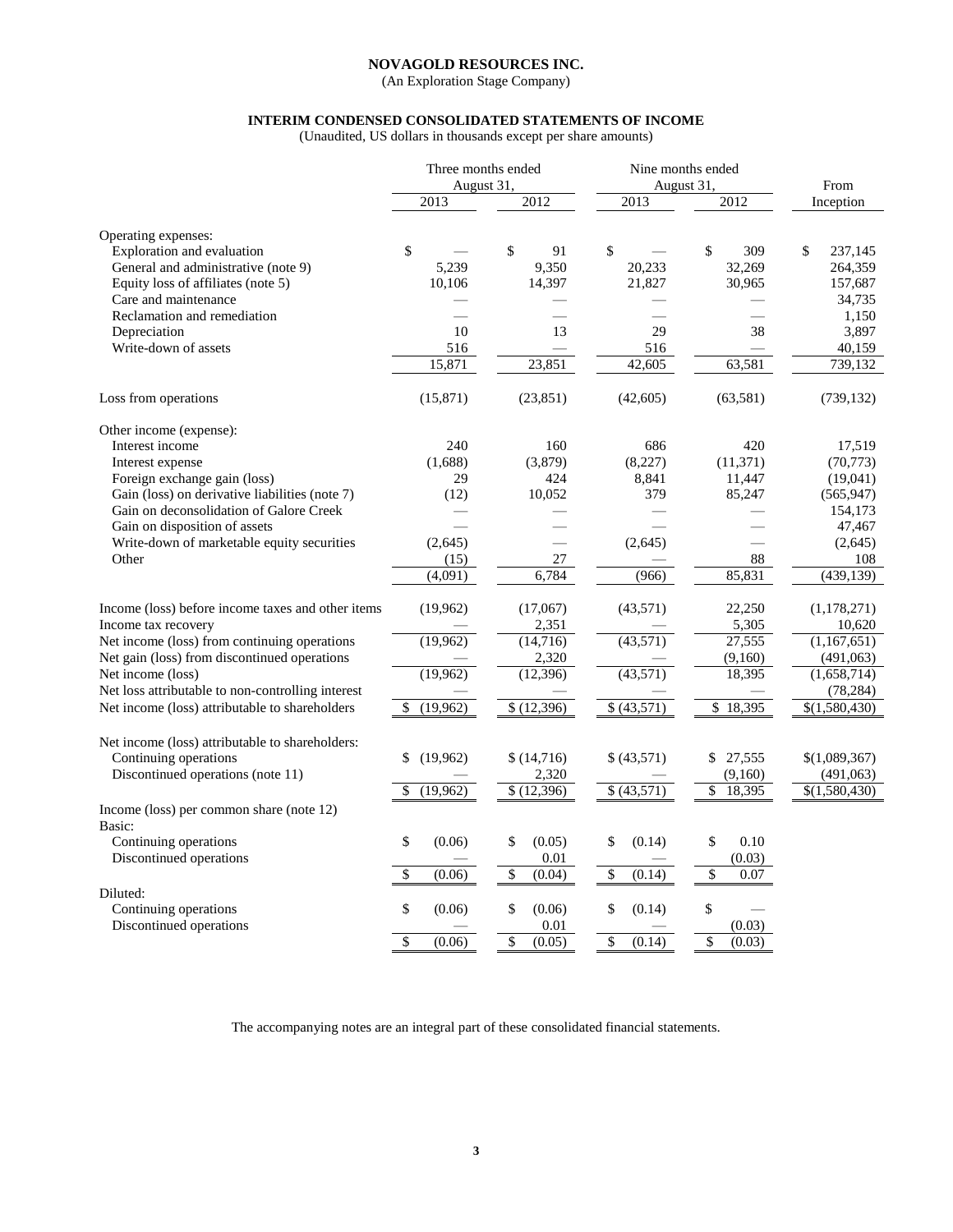(An Exploration Stage Company)

# **INTERIM CONDENSED CONSOLIDATED STATEMENTS OF COMPREHENSIVE INCOME**

(Unaudited, US dollars in thousands)

|                                                                                                                                                                           | Three months ended<br>August 31, |                | Nine months ended<br>August 31, |              | From          |  |
|---------------------------------------------------------------------------------------------------------------------------------------------------------------------------|----------------------------------|----------------|---------------------------------|--------------|---------------|--|
|                                                                                                                                                                           | 2013                             | 2012           | 2013                            | 2012         | Inception     |  |
| Net income (loss)                                                                                                                                                         | \$<br>(19,962)                   | (12,396)<br>\$ | (43,571)<br>S.                  | \$<br>18,395 | \$(1,658,714) |  |
| Other comprehensive income (loss):<br>Change in fair value of marketable<br>securities, net of \$3, \$nil, \$30, \$nil and<br>\$(31) tax recovery (expense), respectively |                                  |                |                                 |              |               |  |
| Net change from periodic revaluations                                                                                                                                     | (113)                            | (421)          | (757)                           | (1,568)      | (2,127)       |  |
| Net amount reclassified to income                                                                                                                                         | 2,738                            |                | 2,738                           |              | 2,409         |  |
| Net unrecognized gain (loss)                                                                                                                                              | 2,625                            | (421)          | 1,981                           | (1,568)      | 282           |  |
| Foreign currency translation adjustments                                                                                                                                  | (6,083)                          | 17,590         | (31,029)                        | 1,829        | 67,978        |  |
|                                                                                                                                                                           | (3, 458)                         | 17,169         | (29, 048)                       | 261          | 68,260        |  |
| Comprehensive income (loss)                                                                                                                                               | (23, 420)                        | 4,773          | (72, 619)<br>S                  | 18,656       | (1,590,454)   |  |
| Comprehensive income (loss) attributable to:                                                                                                                              |                                  |                |                                 |              |               |  |
| Shareholders                                                                                                                                                              | (23, 420)<br>\$                  | \$<br>4,773    | \$(72,619)                      | 18,656<br>\$ | (1,512,170)   |  |
| Non-controlling interest                                                                                                                                                  |                                  |                |                                 |              | (78, 284)     |  |
|                                                                                                                                                                           | (23, 420)<br>S                   | 4,773          | \$(72,619)                      | \$<br>18,656 | (1,590,454)   |  |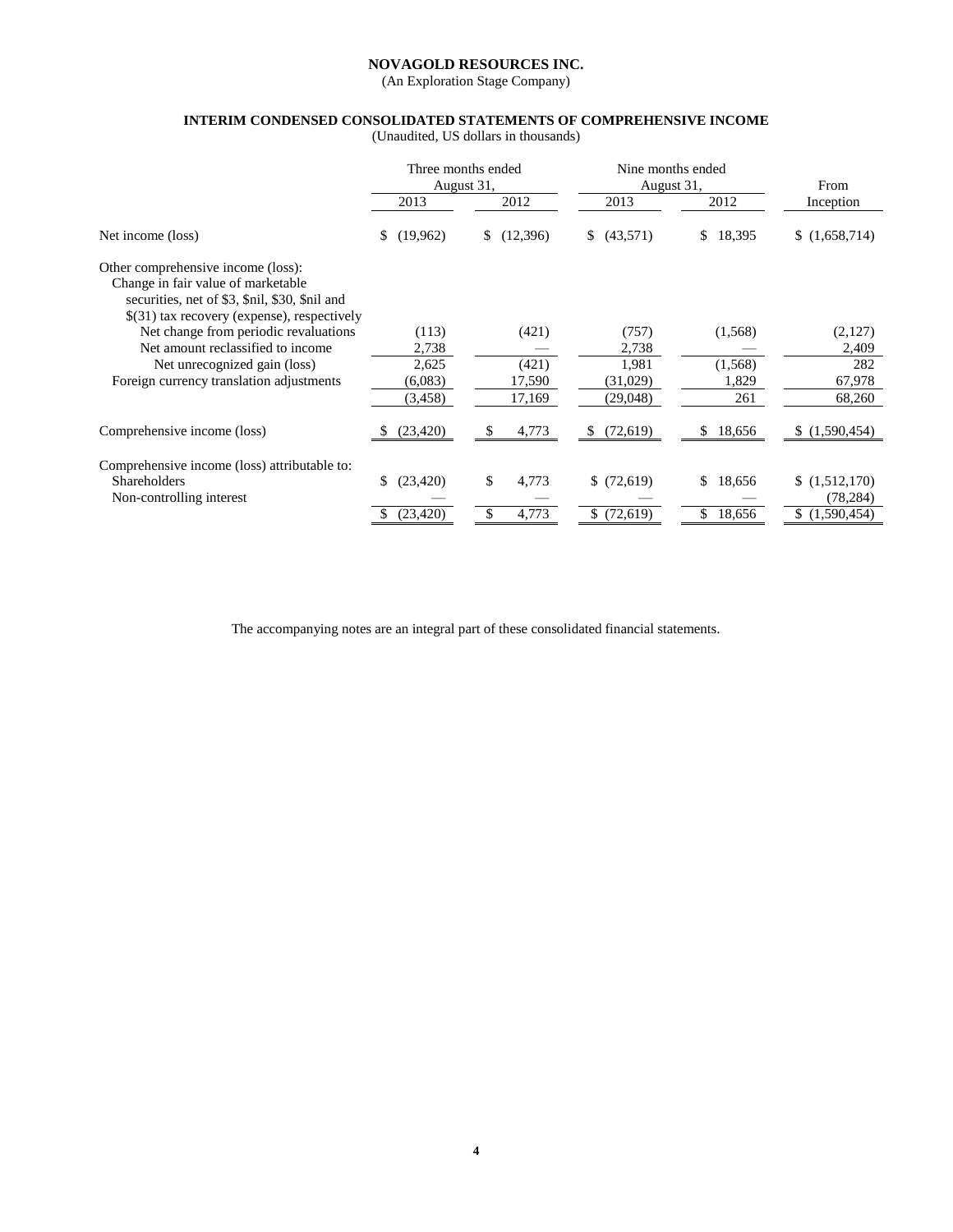(An Exploration Stage Company)

# **INTERIM CONDENSED CONSOLIDATED STATEMENTS OF CASH FLOWS**

(Unaudited, US dollars in thousands)

|                                                          | Three months ended |               | Nine months ended |           |               |
|----------------------------------------------------------|--------------------|---------------|-------------------|-----------|---------------|
|                                                          | August 31,         |               | August 31,        |           | From          |
|                                                          | 2013               | 2012          | 2013              | 2012      | Inception     |
| Operating activities:                                    |                    |               |                   |           |               |
| Net income (loss)                                        | \$(19,962)         | (12, 396)     | \$ (43,571)       | 18,395    | \$(1,658,714) |
| Items not affecting cash:                                |                    |               |                   |           |               |
| Depreciation                                             | 10                 | 13            | 29                | 38        | 3,897         |
| Deferred income taxes                                    |                    | (2, 351)      |                   | (5,305)   | (10,620)      |
| Foreign exchange (gain) loss                             | (29)               | (424)         | (8, 841)          | (11, 447) | 31,271        |
| Net (gain) loss from discontinued operations             |                    | (2,320)       |                   | 9,160     | 491,063       |
| Stock-based compensation                                 | 1,791              | 2,888         | 8,773             | 16,151    | 65,872        |
| Equity losses of affiliates                              | 10,106             | 14,397        | 21,827            | 30,965    | 157,687       |
| Gain on deconsolidation of Galore Creek                  |                    |               |                   |           | (154, 173)    |
| Loss (gain) on derivative liabilities                    | 12                 | (10,052)      | (379)             | (85,247)  | 565,947       |
| Write-down of assets                                     | 3,161              |               | 3,161             |           | 42,804        |
| Withholding tax paid on stock based compensation         |                    |               | (619)             | (2,960)   | (5,897)       |
| Other                                                    | 1,497              | 5,543         | 6,471             | 10,277    | 20,076        |
| Net change in operating assets and liabilities (note     |                    |               |                   |           |               |
| 13)                                                      | 1,210              | 2,515         | (1, 147)          | 7,520     | (839)         |
| Net cash used in continuing operations                   | (2,2,04)           | (2,187)       | (14,296)          | (12, 453) | (451, 626)    |
| Net cash used in discontinued operations (note 11)       |                    | (5, 431)      |                   | (31,050)  | (219,010)     |
|                                                          |                    |               |                   |           |               |
| Investing activities:                                    |                    |               |                   |           |               |
| Additions to property and equipment                      |                    |               |                   | (7)       | (218, 223)    |
| Purchases of marketable securities                       | (110,000)          |               | (110,000)         |           | (110, 273)    |
| Acquisitions, net                                        |                    |               |                   |           | (4, 645)      |
| Proceeds from sale of affiliate                          |                    |               |                   |           | 26,420        |
| Funding of affiliates (note 5)                           | (7,037)            | (12, 889)     | (16,002)          | (27,708)  | (157,740)     |
| Other                                                    |                    |               |                   |           | (4,780)       |
| Net cash used in investing activities of continuing      |                    |               |                   |           |               |
| operations                                               | (117,037)          | (12,889)      | (126,002)         | (27, 715) | (469, 241)    |
| Net cash used in investing activities of discontinued    |                    |               |                   |           |               |
| operations                                               |                    |               |                   | (561)     | (328, 507)    |
|                                                          |                    |               |                   |           |               |
| Financing activities:                                    |                    |               |                   |           |               |
| Proceeds from share issuance, net                        |                    |               | 54,359            | 323,584   | 1,217,436     |
| Proceeds from debt issuance, net                         |                    |               |                   |           | 92,200        |
| Repayment of debt                                        |                    |               | (72, 821)         |           | (76, 356)     |
| Proceeds from non-controlling interest                   |                    |               |                   |           | 343,073       |
| Net cash provided from (used in) financing activities of |                    |               |                   |           |               |
| continuing operations                                    |                    |               | (18, 462)         | 323,584   | 1,576,353     |
| Net cash provided from (used in) financing activities of |                    |               |                   |           |               |
| discontinued operations                                  |                    |               |                   | (40,000)  | (12, 923)     |
|                                                          |                    |               |                   |           |               |
| Effect of exchange rate changes on cash                  | (17)               | 226           | (187)             | 144       | 674           |
| Increase (decrease) in cash and cash equivalents         | (119,258)          | (20, 281)     | (158, 947)        | 211,949   | 95.720        |
| Cash and cash equivalents at beginning of period         | 214,978            | 291,597       | 254,667           | 59,367    |               |
| Cash and cash equivalents at end of period               | \$<br>95,720       | 271,316<br>\$ | \$<br>95,720      | \$271,316 | 95,720<br>\$  |
|                                                          |                    |               |                   |           |               |

See note 17 for supplemental cash flow information.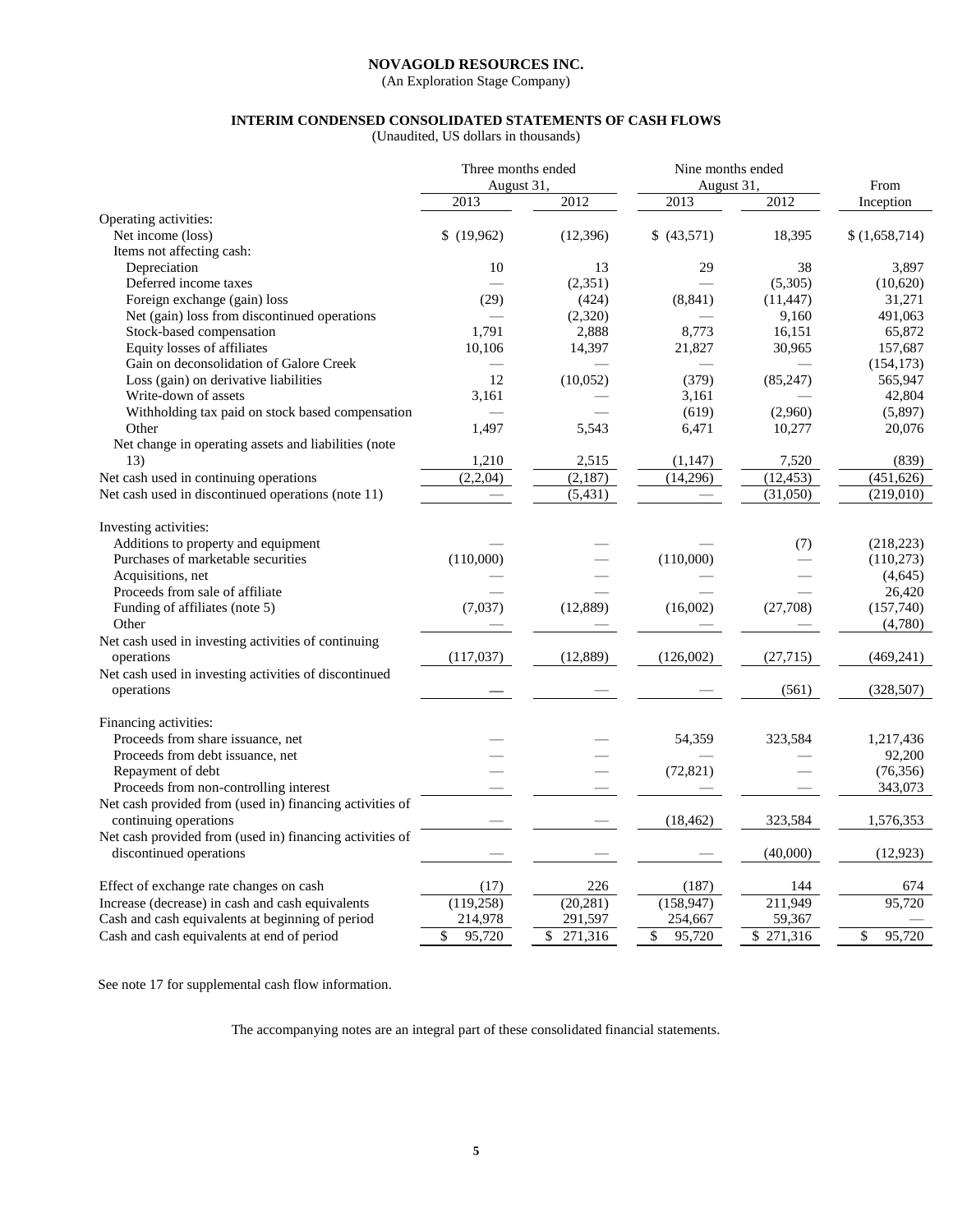(An Exploration Stage Company)

# **INTERIM CONDENSED CONSOLIDATED STATEMENTS OF EQUITY**

(Unaudited, US dollars in thousands)

|                                 |               | Common shares  |              | Accumulated          | Accumulated   |                         |               |
|---------------------------------|---------------|----------------|--------------|----------------------|---------------|-------------------------|---------------|
|                                 |               |                |              | deficit during       | other         | Non-                    |               |
|                                 |               |                | Contributed  | exploration          | comprehensive | controlling             |               |
|                                 | <b>Shares</b> | Amount         | surplus      | stage                | income        | Interest                | Total equity  |
| From inception December 5, 1984 |               |                |              | \$                   |               | \$                      |               |
| Net loss from inception to      |               |                |              |                      |               |                         |               |
| November 30, 2010               |               |                |              | (1,589,797)          |               | (58, 658)               | (1,648,455)   |
| Other comprehensive income      |               |                |              |                      | 123,007       |                         | 123,007       |
| Acquisition of non-controlling  |               |                |              |                      |               |                         |               |
| interest                        |               |                |              |                      |               | 348,248                 | 348,248       |
| Common stock issuance           | 151.844       | 766.271        | 7,935        |                      |               |                         | 774,206       |
| Warrants issued/exercised       | 29,682        | 82,275         |              |                      |               |                         | 82,275        |
| Convertible debt issuance       | 18,551        | 19,771         |              |                      |               |                         | 19,771        |
| Stock based compensation and    |               |                |              |                      |               |                         |               |
| related share issuances         | 10,774        | 27,367         | 27,007       |                      |               |                         | 54,374        |
| Acquisitions                    | 15,150        | 89,285         |              |                      |               |                         | 89,285        |
| November 30, 2010               | 226,001       | 984,969<br>\$. | 34,942<br>S. | \$(1,589,797)        | 123,007<br>\$ | 289,590<br>\$           | \$(157,289)   |
| Net income (loss)               |               |                |              | 64,767               |               | (19,626)                | 45,141        |
| Other comprehensive income      |               |                |              |                      | (31, 460)     |                         | (31, 460)     |
| Disposition of non-controlling  |               |                |              |                      |               |                         |               |
| interest                        |               |                |              |                      |               | (269,964)               | (269,964)     |
| Warrants exercised              | 8,925         | 127,258        | (24, 103)    |                      |               |                         | 103,155       |
| Conversion of foreign currency  |               |                |              |                      |               |                         |               |
| warrants                        |               |                | 469,694      |                      |               |                         | 469,694       |
| Stock based compensation and    |               |                |              |                      |               |                         |               |
| related share issuances         | 888           | 3.032          | 6,773        |                      |               |                         | 9,805         |
| Acquisitions                    | 4,171         | 43,512         |              |                      |               |                         | 43,512        |
| November 30, 2011               | 239,985       | \$1,158,771    | \$487,306    | (1,525,030)          | \$<br>91.547  | $\overline{\mathbf{s}}$ | 212,594<br>\$ |
| Net loss                        |               |                |              | (11, 829)            |               |                         | (11, 829)     |
| Other comprehensive income      |               |                |              |                      | 5,761         |                         | 5,761         |
| Common stock issuance           | 35,000        | 317,841        |              |                      |               |                         | 317,841       |
| Warrants exercised              | 3,891         | 54,282         | (48, 539)    |                      |               |                         | 5,743         |
| Stock based compensation and    |               |                |              |                      |               |                         |               |
| related share issuances         | 1,051         | 4,095          | 16,186       |                      |               |                         | 20,281        |
| Return of capital - NovaCopper  |               | (72, 887)      | (693)        |                      |               |                         | (73,580)      |
| November 30, 2012               | 279,927       | \$1,462,102    | \$454,260    | $\sqrt{(1,536,859)}$ | \$<br>97.308  | \$                      | \$<br>476,811 |
| Net loss                        |               |                |              | (43,571)             |               |                         | (43,571)      |
| Other comprehensive income      |               |                |              |                      | (29,048)      |                         | (29,048)      |
| Warrants exercised              | 36,530        | 469,150        | (397, 052)   |                      |               |                         | 72,098        |
| Stock based compensation and    |               |                |              |                      |               |                         |               |
| related share issuances         | 192           | 2,595          | 6,178        |                      |               |                         | 8,773         |
| August 31, 2013                 | 316,649       | \$1,933,847    | \$<br>63,386 | \$(1,580,430)        | \$<br>68,260  | \$                      | \$<br>485,063 |
|                                 |               |                |              |                      |               |                         |               |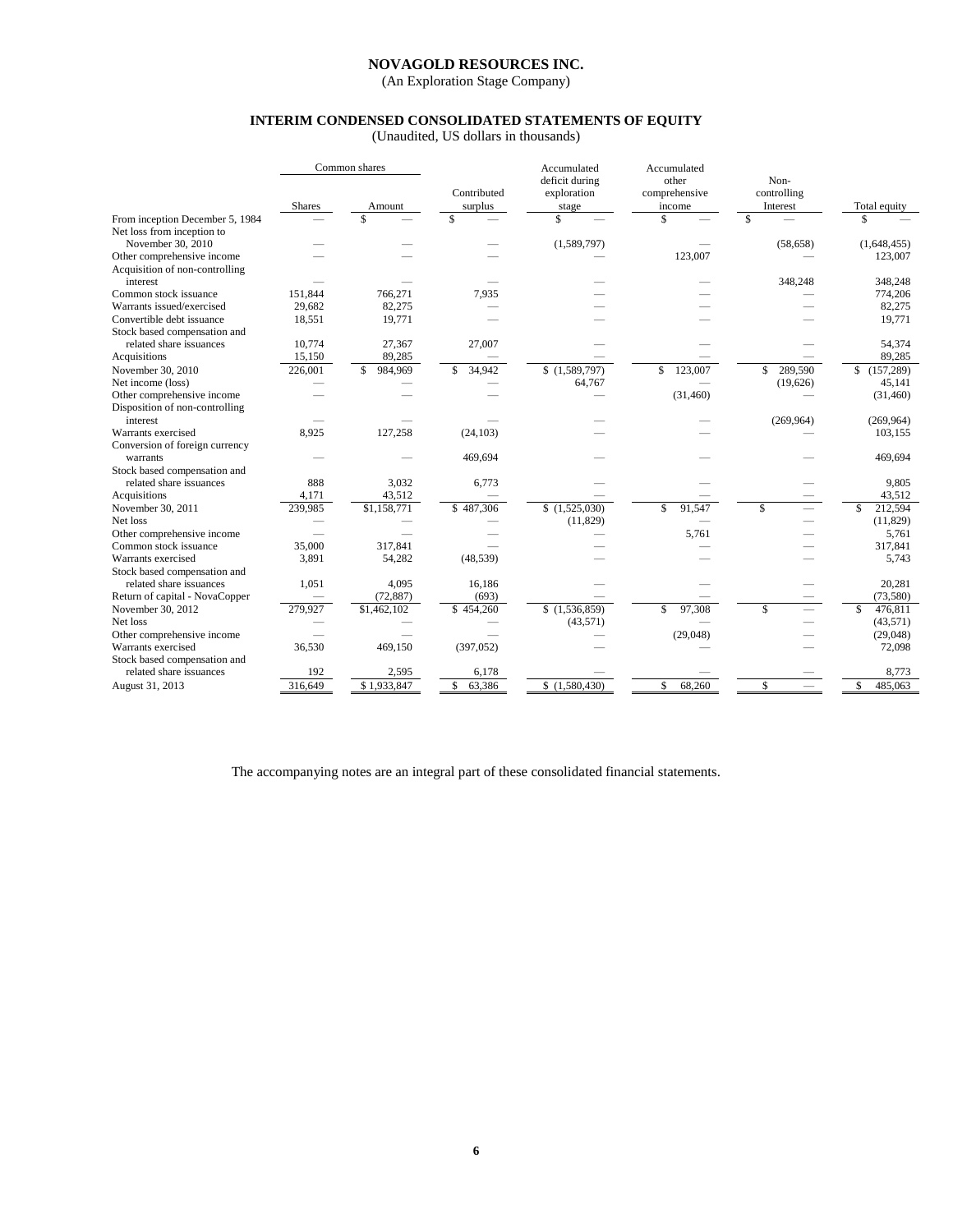(An Exploration Stage Company)

### **NOTES TO INTERIM CONDENSED CONSOLIDATED FINANCIAL STATEMENTS**

(Unaudited, US dollars in thousands except per share amounts)

# **NOTE 1 – NATURE OF OPERATIONS AND BASIS OF PRESENTATION**

These interim condensed consolidated financial statements are presented in United States dollars and have been prepared in accordance with accounting principles generally accepted in the United States (US GAAP). Previously, the Company prepared its financial statements under International Financial Reporting Standards (IFRS) for reporting as permitted by security regulators in Canada, as well as in the United States under the status of a foreign private issuer as defined by the United States Securities and Exchange Commission (SEC). At the end of the second quarter of 2013, the Company determined that it no longer qualified as a foreign private issuer under the SEC rules. As a result, beginning December 1, 2013 the Company is required to report with the SEC on domestic forms and comply with domestic company rules in the United States. The transition to US GAAP was made retrospectively for all periods from the Company's inception.

NOVAGOLD RESOURCES INC. and its affiliates and subsidiaries (collectively, "NOVAGOLD" or the "Company") operates in the mining industry, focused on the exploration for and development of gold and copper mineral properties. The Company has no operations or realized revenues from its planned principal business purpose, and in accordance with Financial Accounting Standards Board (FASB) Accounting Standards Codification (ASC) 915 "Development Stage Entities" and SEC Industry Guide 7, presents its financial information as an Exploration Stage Company.

The Company's principal assets include a 50% interest in the Donlin Gold project in Alaska, U.S.A. and a 50% interest in the Galore Creek copper-gold-silver project in British Columbia, Canada.

The interim Condensed Consolidated Financial Statements ("interim statements") of NOVAGOLD are unaudited. In the opinion of management, all adjustments and disclosures necessary for a fair presentation of these interim statements have been included. The results reported in these interim statements are not necessarily indicative of the results that may be reported for the entire year. These interim statements should be read in conjunction with NOVAGOLD's Consolidated Financial Statements for the year ended November 30, 2013. The year-end balance sheet data was derived from the audited financial statements and certain information and footnote disclosures required by US GAAP have been condensed or omitted.

The functional currency for the Company's Canadian operations is the Canadian dollar and the functional currency for the Company's U.S. operations is the U.S. dollar. References to "\$" refer to United States currency and "C\$" to Canadian currency.

# **NOTE 2 – SUMMARY OF SIGNIFICANT ACCOUNTING POLICIES**

The preparation of the Company's interim Condensed Consolidated Financial Statements in accordance with US GAAP requires the Company to make estimates and assumptions that affect the reported amounts of assets and liabilities and the related disclosure of contingent assets and liabilities at the date of the Consolidated Financial Statements and the reported amounts of revenues and expenses during the reporting period. The more significant areas requiring the use of management estimates and assumptions related to: estimates of gold and copper production that are the basis for future cash flow estimates utilized in impairment calculations; environmental, reclamation and closure obligations; estimates of fair value for asset impairments (including impairments of mineral properties and investments); employee benefit liabilities; valuation allowances for deferred tax assets; reserves for contingencies and litigation; and the fair value and accounting treatment of financial instruments including marketable securities and derivative instruments. The Company bases its estimates on historical experience and on various other assumptions that are believed to be reasonable under the circumstances. Accordingly, actual results will differ from these amounts estimated in these financial statements.

### **Principles of consolidation**

The Company's interim Condensed Consolidated Financial Statements include NOVAGOLD RESOURCES INC. and its wholly owned subsidiaries, NOVAGOLD Canada Inc., Copper Canyon Resources Inc., NOVAGOLD US Holdings Inc., NOVAGOLD Resources Alaska Inc., NOVAGOLD USA Inc., and AGC Resources Inc. All inter-company transactions and balances are eliminated on consolidation. The Company also consolidates variable interest entities when the Company is the primary beneficiary.

The functional currency for the Company's Canadian operations is the Canadian dollar ("C\$") and the functional currency for the Company's U.S. operations is the U.S. dollar.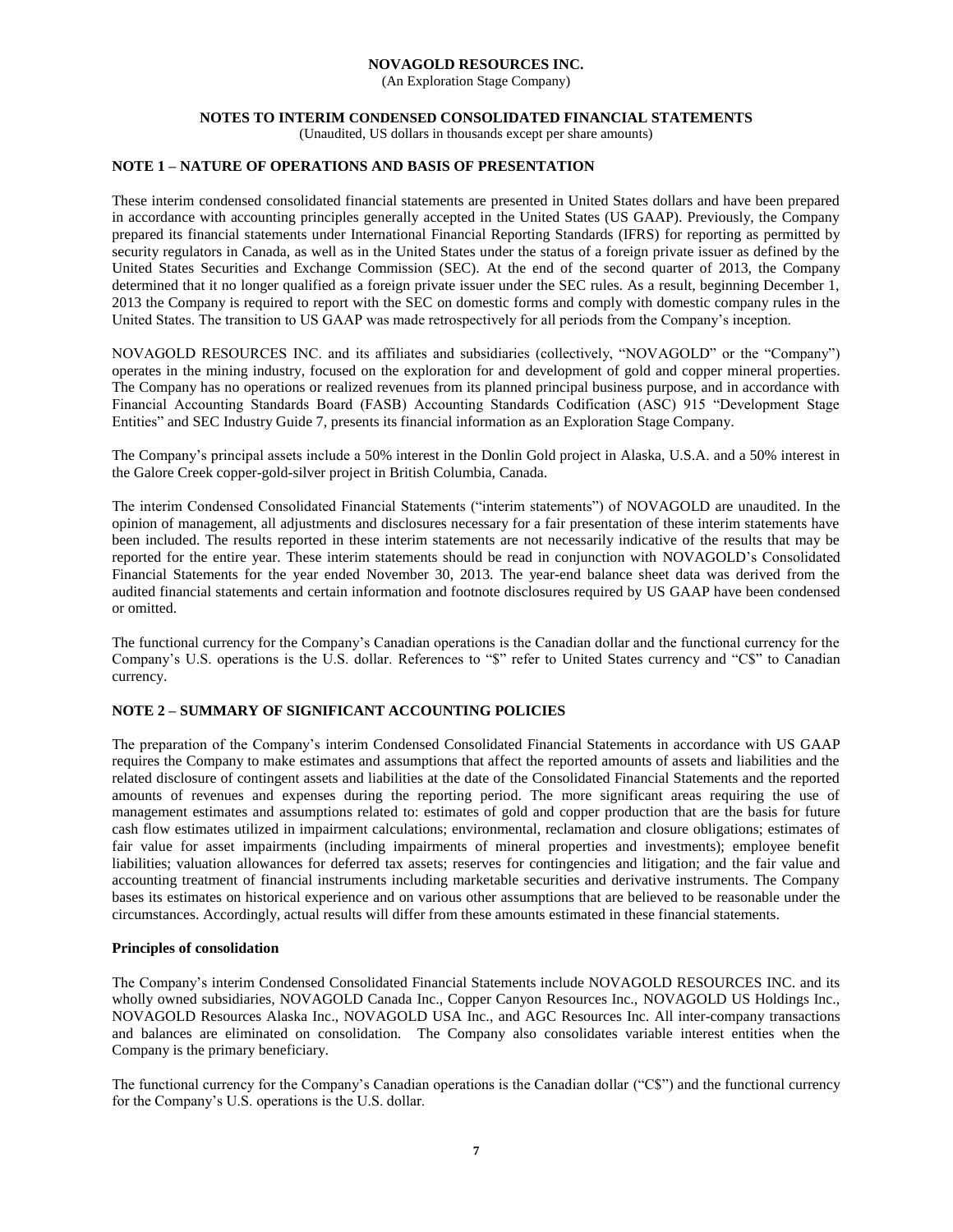(An Exploration Stage Company)

### **NOTES TO INTERIM CONDENSED CONSOLIDATED FINANCIAL STATEMENTS**

(Unaudited, US dollars in thousands except per share amounts)

### **Cash and cash equivalents**

All highly liquid investments with original maturities of three months or less are considered to be cash equivalents. The Company's cash equivalent instruments are valued based on quoted market prices in active markets classified within Level 2 of the fair value hierarchy established by FASB guidance for Fair Value Measurements. Restricted cash is excluded from cash and cash equivalents and is included in other long-term assets.

### **Mineral properties**

Mineral property expenditures include the costs of acquiring licenses and costs associated with exploration and evaluation activity. Mineral property expenditures are expensed as incurred except for expenditures associated with the acquisition of mineral property assets through a business combination or asset acquisition.

### **Investment in affiliates**

Investments in unconsolidated ventures that we have the ability to exercise significant influence over, but not control, are accounted for under the equity method and include the Company's investments in the Donlin Gold project and the Galore Creek project. The Company identified Donlin Gold LLC and Galore Creek Partnership as Variable Interest Entities (VIEs) as these entities are dependent on funding from their owners. All funding, ownership, voting rights and power to exercise control is shared equally on a 50/50 basis between the owners of each VIE. Therefore, the Company has determined that it is not the primary beneficiary of either VIE. The Company's maximum exposure to loss is its investment in Donlin Gold LLC and Galore Creek Partnership.

The equity method is a basis of accounting for investments whereby the investment is initially recorded at cost and the carrying value is adjusted thereafter to include the investor's pro rata share of post-acquisition earnings or losses of the investee, as computed by the consolidation method. Cash funding increases the carrying value of the investment. Profit distributions received or receivable from an investee reduce the carrying value of the investment.

These investments are non-publicly traded equity investees in exploration and development projects. Therefore, the Company assesses whether there has been a potential impairment triggering event for other-than-temporary impairment by testing the underlying assets of the equity investee for recoverability and assessing whether there has been a change in the development plan or strategy for the project. If we determine underlying assets are recoverable and no other potential impairment conditions are identified, then our investment in the equity investee is carried at cost. If the other underlying assets are not recoverable, we record an impairment charge equal to the difference between the carrying amount of the investee and its fair value. We determined fair value based on the present value of future cash flows expected to be generated by the project. If reliable cash flow information is not available, we determine fair value using a market comparable approach.

### **Stock-based payments**

The Company operates a stock option plan and a performance share unit plan, under which the entity receives services from employees as consideration for equity instruments (options or shares) of the Company. The fair value for the options and share units are recognized in earnings over the related service period. The total amount to be expensed related to options is determined by reference to the fair value of the options granted including any market performance conditions and the impact of any non-vesting conditions; and excluding the impact of any service and non-market performance vesting conditions.

Non-market vesting conditions are included in assumptions about the number of options that are expected to vest. At the end of each reporting period, the entity revises its estimates of the number of options that are expected to vest based on the non-market vesting conditions. It recognizes the impact of the revision to original estimates, if any, in profit and loss, with a corresponding adjustment to equity. The fair value of stock options is estimated at the time of grant using the Black-Scholes option pricing model, and the fair value of the PSUs is measured at the grant date using a Monte Carlo simulation, which takes into account, as of the grant date, the fair market value of the shares, expected volatility, expected dividend yield and the risk‐free interest rate over the life of the PSU, to generate potential outcomes for stock prices which are used to estimate the probability of the PSUs vesting at the end of the performance measurement period.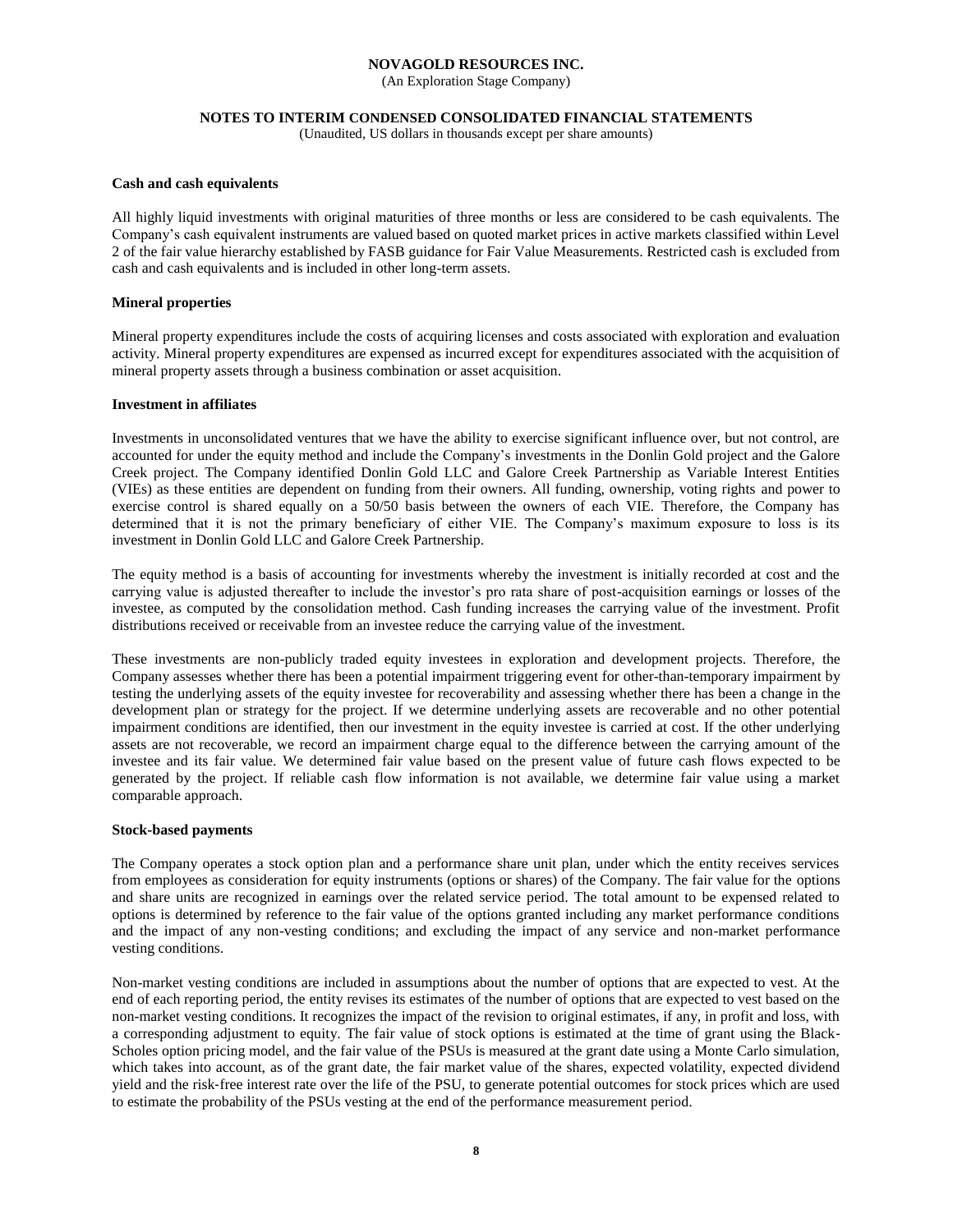(An Exploration Stage Company)

### **NOTES TO INTERIM CONDENSED CONSOLIDATED FINANCIAL STATEMENTS**

(Unaudited, US dollars in thousands except per share amounts)

The cash subscribed for the shares issued when the options are exercised is credited to share capital (nominal value) and share premium, net of any directly attributable transaction costs.

The Company grants directors deferred share units (DSUs), whereby each DSU entitles the directors to receive one common share of the Company when they retire from the Company. The fair value of the DSUs is measured at the date of the grant in amounts ranging from 50% to 100% of directors' annual retainers at the election of the directors. The fair value is recognized in consolidated statement of income (loss) over the related service period.

### **Net income (loss) per common share**

Basic and diluted income (loss) per share are presented for Net income (loss) and for Income (loss) from continuing operations. Basic income (loss) per share is computed by dividing Net income (loss) or Income (loss) from continuing operations by the weighted-average number of outstanding common shares for the period. Diluted income per share reflects the potential dilution that could occur if securities or other contracts that may require the issuance of common shares in the future were converted. Diluted income per share is computed by increasing the weighted-average number of outstanding common shares to include the additional common shares that would be outstanding after conversion and adjusting net income for changes that would result from the conversion. Only those securities or other contracts that result in a reduction in earnings per share are included in the calculation.

### **Recently Issued Accounting Pronouncements**

# *Presentation of an Unrecognized Tax Benefit When a Net Operating Loss Carryforward, a Similar Tax Loss, or a Tax Credit Carryforward Exists*

In July 2013, the FASB issued guidance related to the financial statement presentation of an unrecognized tax benefit, a similar tax loss, or a tax credit carryforward exists. The new standard requires that an unrecognized tax benefit, or a portion of an unrecognized tax benefit, be presented in the financial statements as a reduction to a deferred tax asset for a net operating loss carryforward, a similar tax loss, or a tax credit carryforward unless certain circumstances exist. The standard is effective for the Company as of December 1, 2014, with early adoption permitted. The adoption of this guidance is not expected to have a significant impact on the Company's consolidated financial position, results of operations or cash flows.

### **Use of Estimates**

The preparation of the Company's Consolidated Financial Statements in accordance with US GAAP requires the Company to make estimates and assumptions that affect the reported amounts of assets and liabilities and the related disclosure of contingent assets and liabilities at the date of the Consolidated Financial Statements and the reported amounts of revenues and expenses during the reporting period. The more significant areas requiring the use of management estimates and assumptions related to: estimates of gold and copper production that are the basis for future cash flow estimates utilized in impairment calculations; environmental, reclamation and closure obligations; estimates of fair value for asset impairments (including impairments of mineral properties and investments); employee benefit liabilities; valuation allowances for deferred tax assets; reserves for contingencies and litigation; and the fair value and accounting treatment of financial instruments including marketable securities and derivative instruments. The Company bases its estimates on historical experience and on various other assumptions that are believed to be reasonable under the circumstances. Accordingly, actual results will differ from these amounts estimated in these financial statements.

### **NOTE 3 – SEGMENTED INFORMATION**

Operating segments are reported in a manner consistent with the internal reporting provided to the chief operating decision-maker. The chief operating decision-maker, who is responsible for allocating resources and assessing performance of the operating segments, has been identified as the Chief Executive Officer that makes strategic decisions. The Company has one operating segment in exploration and development of mineral properties. The Chief Executive Officer considers the business from a geographic perspective considering the performance of our business units. Segment information is provided on each of the material projects individually in note 5.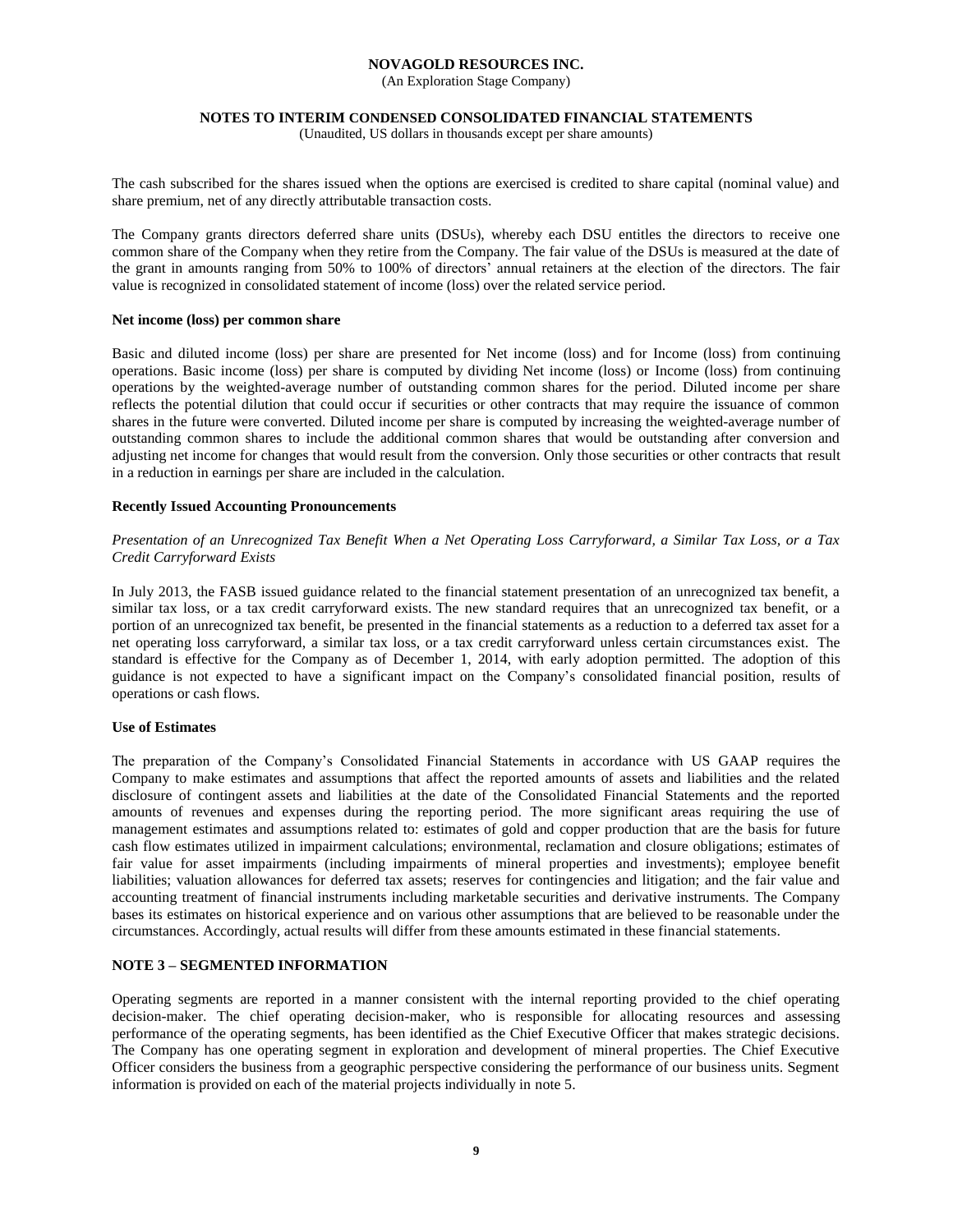(An Exploration Stage Company)

# **NOTES TO INTERIM CONDENSED CONSOLIDATED FINANCIAL STATEMENTS**

(Unaudited, US dollars in thousands except per share amounts)

# **NOTE 4 – INVESTMENTS**

|                              |    |              |      | At August 31, 2013   |               |               |
|------------------------------|----|--------------|------|----------------------|---------------|---------------|
|                              |    | Cost         |      | Unrealized           |               | Fair Value    |
|                              |    | <b>Basis</b> | Gain |                      | Loss          | <b>Basis</b>  |
| Current:                     |    |              |      |                      |               |               |
| Marketable debt securities   | S  | 110,000      | \$   |                      | \$            | \$<br>110,000 |
| Long-term:                   |    |              |      |                      |               |               |
| Marketable equity securities | \$ | 1,194        | \$   | 281                  | \$            | \$<br>1,475   |
| Other investments, at cost   |    | 475          |      |                      |               | 475           |
|                              |    | 1,169        |      | 281                  |               | 1,950         |
|                              |    |              |      | At November 30, 2012 |               |               |
|                              |    | Cost         |      | Unrealized           |               | Fair Value    |
|                              |    | <b>Basis</b> | Gain |                      | Loss          | <b>Basis</b>  |
| Long-term:                   |    |              |      |                      |               |               |
| Marketable equity securities | \$ | 4,067        | \$   | 552                  | \$<br>(2,222) | \$<br>2,397   |
| Other investments, at cost   |    | 503          |      |                      |               | 503           |
|                              | \$ | 4,570        |      | 552                  | \$<br>(2,222) | 2,900         |

Marketable debt securities include term deposits held at two large Canadian financial institutions with original maturities of less than 12 months.

Marketable equity securities include available-for-sale investments in mineral exploration companies. During the third quarter of 2013, the Company recognized a \$2,645 write-down for other-than-temporary declines in the value of its marketable equity securities.

# **NOTE 5 – INVESTMENT IN AFFILIATES**

|                                                    | At August 31,<br>2013 | At November 30,<br>2012 |  |         |
|----------------------------------------------------|-----------------------|-------------------------|--|---------|
| Donlin Gold LLC, Alaska, USA                       |                       | 3.252                   |  | 4.185   |
| Galore Creek Partnership, British Columbia, Canada |                       | 310.145                 |  | 335,086 |
|                                                    |                       | 313.397                 |  | 339.271 |

### **Donlin Gold LLC**

On December 1, 2007, together with Barrick Gold US Inc., the Company formed a limited liability company ("Donlin Gold LLC") to advance the Donlin Gold project in Alaska. Donlin Gold LLC has a board of four directors, with two nominees selected by each company. All significant decisions related to Donlin Gold LLC require the approval of both companies. The Company has a 50% interest in Donlin Gold LLC.

Changes in the Company's 50% investment in Donlin Gold LLC are summarized as follows:

|                               |          | Nine months ended August 31, |          |  |  |
|-------------------------------|----------|------------------------------|----------|--|--|
|                               | 2013     |                              | 2012     |  |  |
| Balance – beginning of period | 4.185    |                              | 2,675    |  |  |
| Funding                       | 10.176   |                              | 15.404   |  |  |
| Share of losses               | (11,109) |                              | (13,225) |  |  |
| Balance – end of period       | 3.252    |                              | 4.854    |  |  |

The following amounts represent the Company's 50% share of the assets and liabilities of Donlin Gold LLC. Donlin Gold LLC has capitalized the initial contribution of the Donlin Creek property with a carrying value of \$64,000. The 50% share of Donlin Gold LLC's assets and liabilities is shown on this basis below. Therefore, the Company's investment in Donlin Gold does not equal 50% of the net assets recorded by Donlin Gold LLC: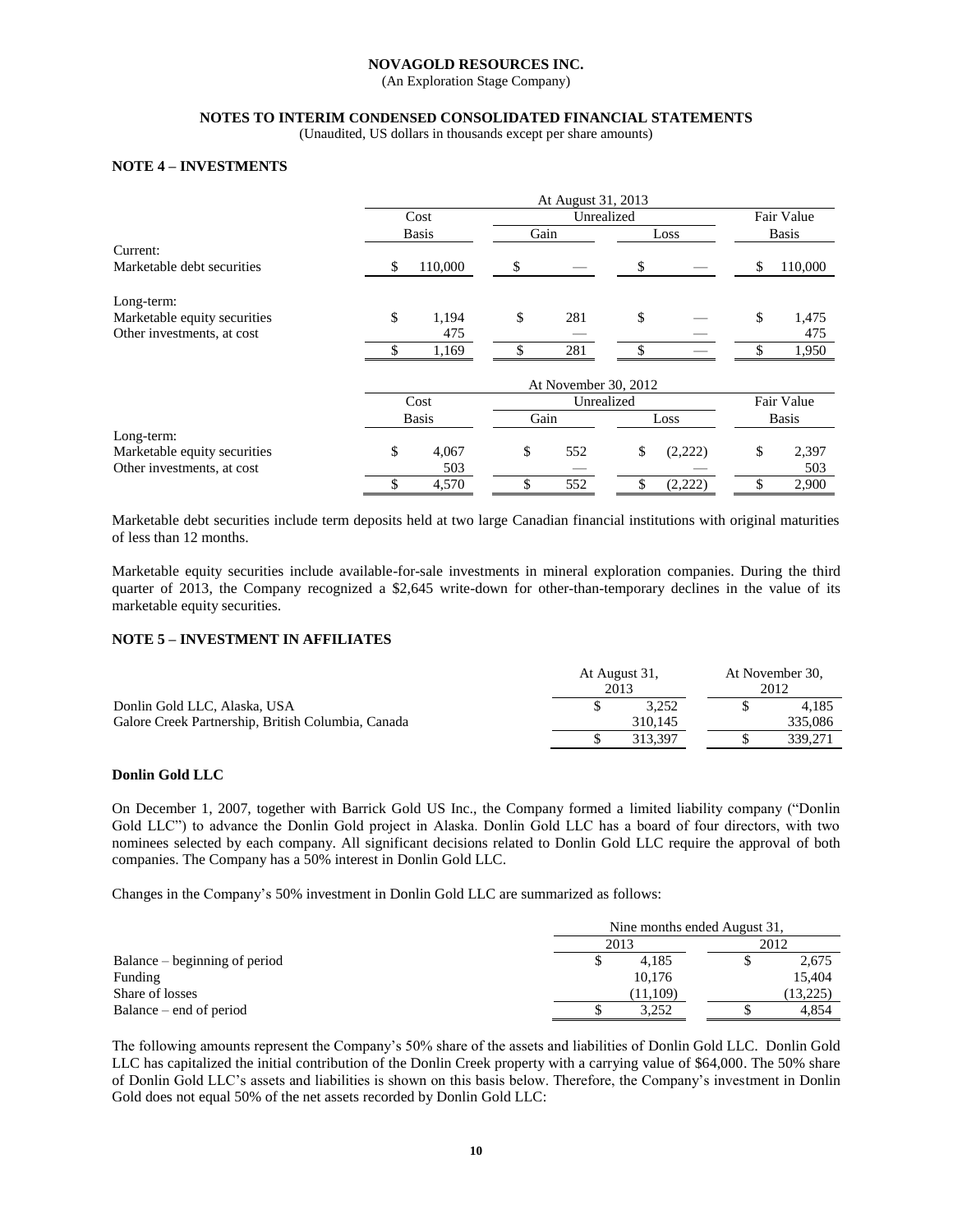(An Exploration Stage Company)

# **NOTES TO INTERIM CONDENSED CONSOLIDATED FINANCIAL STATEMENTS**

(Unaudited, US dollars in thousands except per share amounts)

|                                                               |   | At August 31,<br>2013 | At November 30,<br>2012 |         |  |
|---------------------------------------------------------------|---|-----------------------|-------------------------|---------|--|
| Current assets: Cash, prepaid expenses and other receivables  | S | 4.772                 | S.                      | 4,836   |  |
| Non-current assets: Property and equipment                    |   | 591                   |                         | 732     |  |
| Non-current assets: Mineral property                          |   | 32,692                |                         | 32,692  |  |
| Current liabilities: Accounts payable and accrued liabilities |   | (2,111)               |                         | (1,383) |  |
| Non-current liabilities: Reclamation                          |   | (692)                 |                         | (692)   |  |
| Net assets                                                    |   | 35.252                |                         | 36.185  |  |

# **Galore Creek Partnership**

The Galore Creek Partnership was formed in May 2007. Teck earned its 50% interest in the Galore Creek project upon completion of its funding commitment of C\$373,300 in June 2011. Commencing June 2011, the partners have funded the project costs on a 50/50 basis.

Changes in the Company's 50% investment in the Galore Creek Partnership are summarized as follows:

|                               | Nine months ended August 31, |           |  |      |          |
|-------------------------------|------------------------------|-----------|--|------|----------|
|                               | 2013                         |           |  | 2012 |          |
| Balance – beginning of period |                              | 335,086   |  |      | 333,380  |
| Funding                       |                              | 5.826     |  |      | 12.304   |
| Share of losses               |                              | (10, 718) |  |      | (17,740) |
| Foreign currency translation  |                              | (20,049)  |  |      | 11,566   |
| Balance – end of period       |                              | 310.145   |  |      | 339,510  |

The following amounts represent the Company's 50% share of the assets and liabilities of the Partnership. As a result of the gain on deconsolidation, the carrying value of the Company's 50% interest in the Partnership was higher than 50% of the book value of the Partnership. Therefore, the Company's investment in the Partnership does not equal 50% of the net assets recorded by the Partnership:

|                                                                   |  | At August 31,<br>2013 | At November 30,<br>2012 |  |  |
|-------------------------------------------------------------------|--|-----------------------|-------------------------|--|--|
| Current assets: Cash, prepaid expenses and other receivables      |  | 1.238                 | 1.516                   |  |  |
| Non-current assets: Property and equipment                        |  | 278,198               | 281,073                 |  |  |
| Current liabilities: Accounts payable and accrued liabilities     |  | (1,087)               | (1,245)                 |  |  |
| Non-current liabilities: payables and decommissioning liabilities |  | (8,606)               | (9,087)                 |  |  |
| Net assets                                                        |  | 269,743               | 272,257                 |  |  |

#### **Equity loss of affiliates**

|                               | Nine months ended August 31, |              |  |  |  |
|-------------------------------|------------------------------|--------------|--|--|--|
|                               | 2013                         | 2012         |  |  |  |
| Donlin Gold LLC               |                              |              |  |  |  |
| Mineral property expenditures | \$<br>10,947                 | \$<br>13,101 |  |  |  |
| Depreciation                  | 162                          | 124          |  |  |  |
|                               | 11,109                       | 13,225       |  |  |  |
| Galore Creek Partnership      |                              |              |  |  |  |
| Mineral property expenditures | 4,261                        | 9,485        |  |  |  |
| Care and maintenance expense  | 1,685                        | 3,483        |  |  |  |
| Depreciation                  | 4,772                        | 4,772        |  |  |  |
|                               | 10,718                       | 17,740       |  |  |  |
|                               | 21,827                       | 30,965       |  |  |  |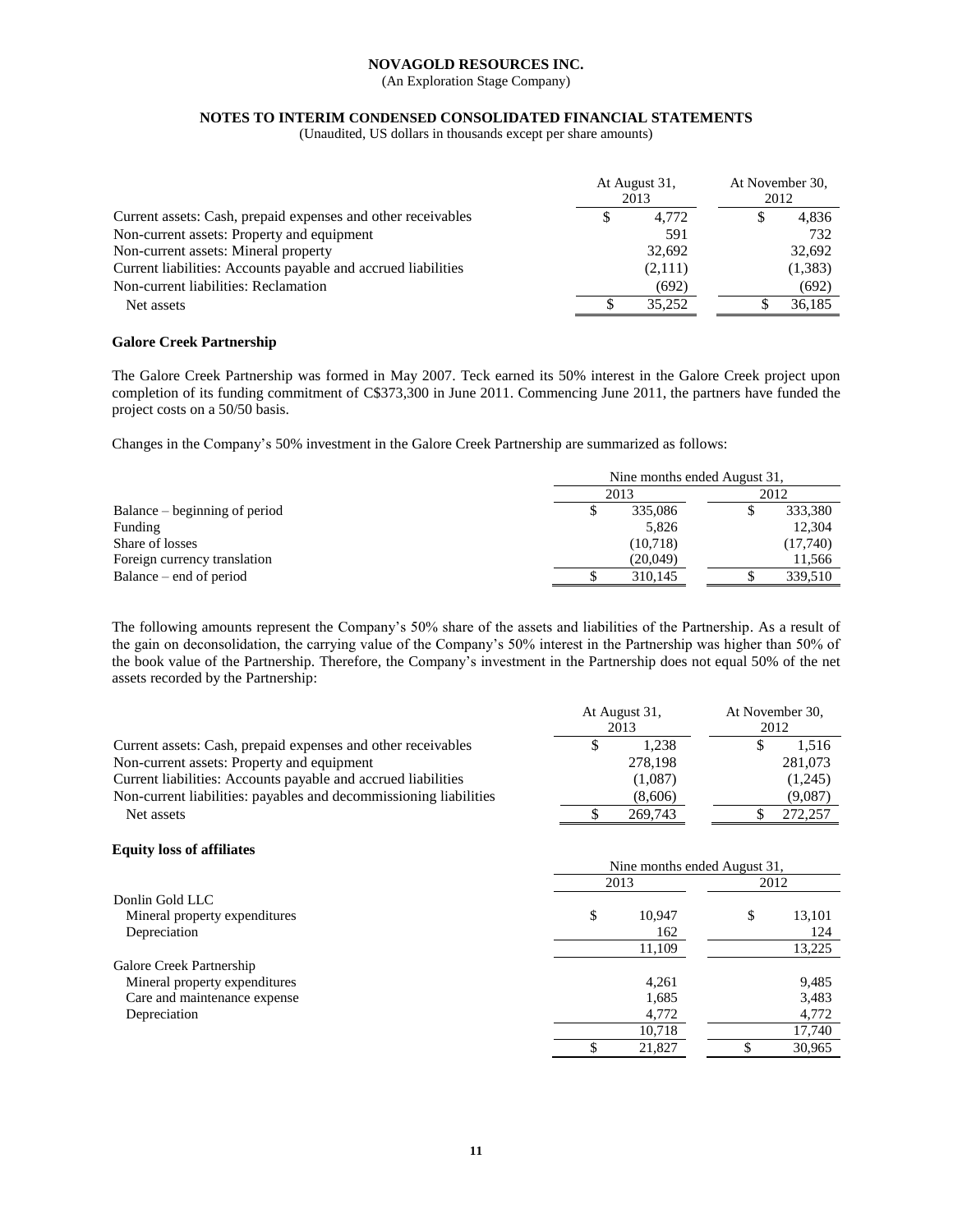(An Exploration Stage Company)

### **NOTES TO INTERIM CONDENSED CONSOLIDATED FINANCIAL STATEMENTS**

(Unaudited, US dollars in thousands except per share amounts)

**NOTE 6 – DEBT**

|                       | At August 31,<br>2013 |        |  | At November 30,<br>2012 |  |
|-----------------------|-----------------------|--------|--|-------------------------|--|
| Convertible notes     |                       | 18,531 |  | 73,606                  |  |
| Promissory note       |                       | 70.807 |  | 68,106                  |  |
|                       |                       | 89,338 |  | 141,712                 |  |
| Less: current portion |                       |        |  | (73,606)                |  |
|                       |                       | 89.338 |  | 68,106                  |  |

Scheduled minimum debt repayments are \$nil in the remainder of 2013, \$nil in 2014, \$22,179 in 2015, \$nil in 2016 through 2017, and \$70,807 thereafter. The carrying value of the debt approximates fair value.

#### **Convertible notes**

Holders of the convertible notes ("Notes") have the right to require the Company to repurchase all or part of their Notes on May 1, 2013, or upon certain fundamental corporate changes, at a price equal to 100% of the principal amount of such Notes plus any accrued and unpaid interest ("Put option"). Due to the Put option, the Company does not have the unconditional right to defer settlement of the liability for more than 12 months as of December 31, 2013 and recorded the instrument, comprising the embedded derivative and the convertible notes as a current liability on the Balance Sheet.

On May 2, 2013, the Company purchased \$72,821 of the principal amount of its Notes, pursuant to the Put Option on May 1, 2013. The Company allocated \$58,017 to the repayment of the debt portion and \$14,804 was allocated to the embedded derivative portion of the note. Following the Company's purchases of the Notes, \$22,179 of the principal amount of the Notes remain outstanding and due on May 1, 2015. The terms and other provisions of the indenture governing the Notes remain unchanged.

|                               | Nine months ended August 31, |  |        |  |  |
|-------------------------------|------------------------------|--|--------|--|--|
|                               | 2013                         |  | 2012   |  |  |
| Balance – beginning of period | 73,606                       |  | 66.966 |  |  |
| <b>Repurchases of Notes</b>   | (58,017)                     |  |        |  |  |
| Accretion expense             | 2.942                        |  | 4.887  |  |  |
| Balance – end of period       | 18.531                       |  | 71,853 |  |  |

In September 2013, the Company accepted the offer from a number of note-holders to repurchase an additional \$6,350 of its convertible notes.

The following table provides the net amounts recognized in the Consolidated Balance Sheets related to the Notes:

|                           | At August 31,<br>2013 | At November 30,<br>2012 |
|---------------------------|-----------------------|-------------------------|
| Principal amount          | 22,179                | 95,000                  |
| Unamortized debt discount | (3,648)               | (21, 394)               |
|                           | 18,531                | 73,606                  |
| Embedded derivative       | 290                   | 17,934                  |
| Net carrying amount       | 18.821                | 91,540                  |

#### **Promissory note**

As part of the Donlin Gold LLC agreement, the Company agreed to reimburse Barrick for a portion of their expenditures incurred from April 1, 2006 to November 30, 2007 out of NOVAGOLD's share of future mine production cash flow. The Company has a promissory note payable to Barrick for \$51,600, plus interest at a rate of US prime plus 2%, amounting to \$19,231 in accrued interest since the inception of the promissory note.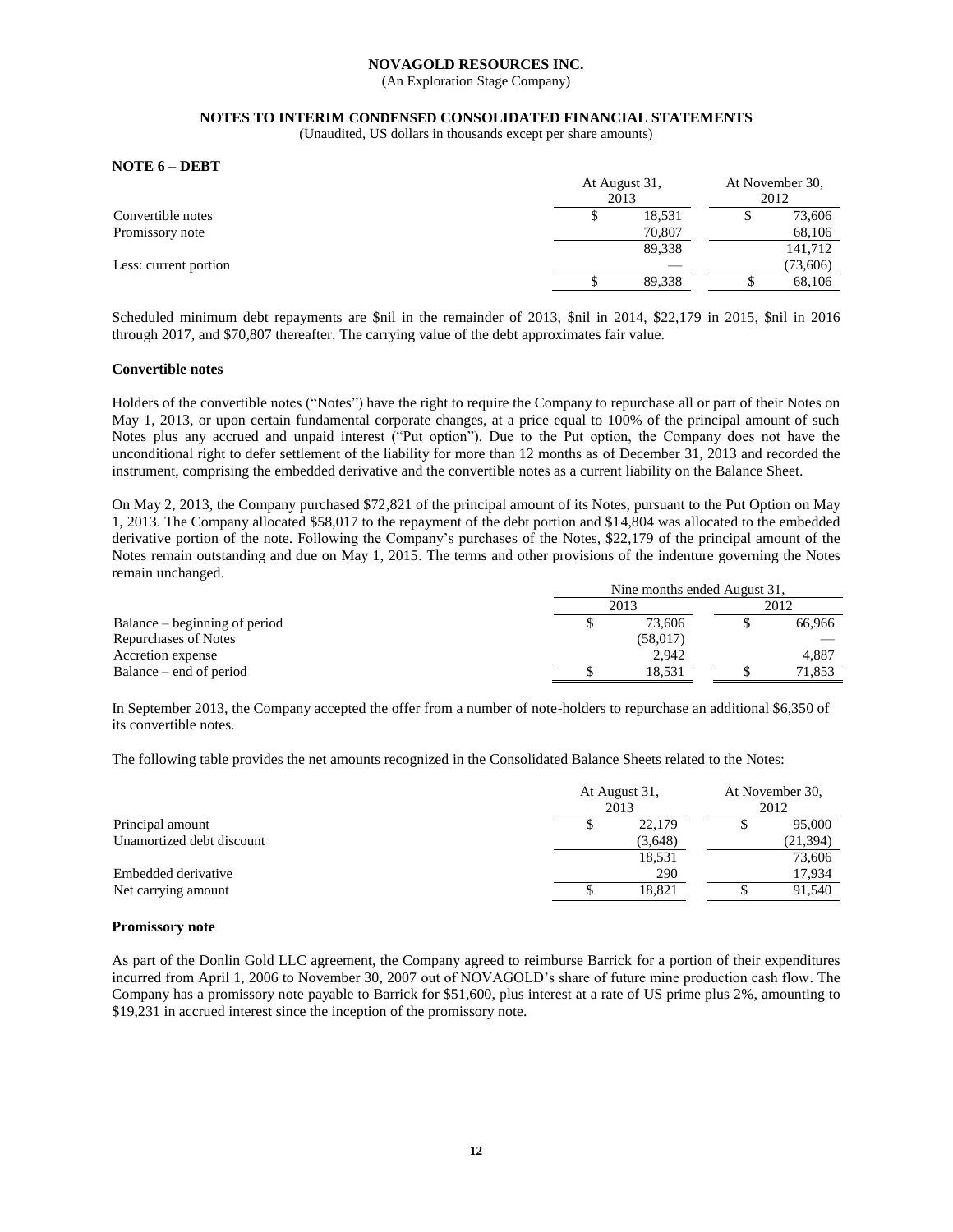(An Exploration Stage Company)

# **NOTES TO INTERIM CONDENSED CONSOLIDATED FINANCIAL STATEMENTS**

(Unaudited, US dollars in thousands except per share amounts)

# **NOTE 7 – DERIVATIVE LIABILITIES**

|                                         | At August 31,<br>2013 |     |  | At November 30,<br>2012 |  |  |
|-----------------------------------------|-----------------------|-----|--|-------------------------|--|--|
| Convertible notes – Embedded derivative |                       | 290 |  | 17,934                  |  |  |
| Warrants – Derivative                   |                       |     |  | 15,276                  |  |  |
|                                         |                       | 290 |  | 33,210                  |  |  |
| Less: current portion                   |                       |     |  | (33,210)                |  |  |
|                                         |                       | 290 |  |                         |  |  |

# **Convertible notes – Embedded derivative**

The conversion price of the Notes is denominated in U.S. dollars, a currency different from the functional currency of the Company. Therefore, an embedded derivative liability is recorded at fair value and re-measured each period with the movement being recorded as a gain or loss in Net income (loss).

|                                                             |      | Nine months ended August 31, |  |          |  |  |
|-------------------------------------------------------------|------|------------------------------|--|----------|--|--|
|                                                             | 2013 | 2012                         |  |          |  |  |
| Balance – beginning of period                               |      | 17.934                       |  | 57.493   |  |  |
| <b>Repurchases of Notes</b>                                 |      | (14, 804)                    |  |          |  |  |
| Loss (gain) on embedded derivative liability for the period |      | (2,840)                      |  | (49.700) |  |  |
| Balance – end of period                                     |      | 290                          |  | 7.793    |  |  |

# **Warrants – Derivative**

The Company's functional currency is the Canadian dollar and it had issued and outstanding warrants with an exercise price denominated in U.S. dollars. The Company determined that such warrants with an exercise price denominated in a currency that is different from the entity's functional currency were classified as a derivative liability based on the evaluation of the warrant's settlement provisions, and carried at their fair value. Any changes in the fair value from period to period have been recorded as a gain or loss in the Net income (loss).

In the first quarter of 2013, all of NOVAGOLD's remaining warrants were exercised and the Company realized a loss on derivative liability of \$2,461 for the period ended August 31, 2013.

|                                                    | Nine months ended August 31, |          |  |           |  |
|----------------------------------------------------|------------------------------|----------|--|-----------|--|
|                                                    |                              | 2013     |  | 2012      |  |
| Balance – beginning of period                      |                              | 15.276   |  | 51.963    |  |
| Loss (gain) on derivative liability for the period |                              | 2.461    |  | (35, 545) |  |
| Conversion of warrants to equity                   |                              | (17.737) |  |           |  |
| Balance – end of period                            |                              |          |  | 16.418    |  |

# **NOTE 8 – FAIR VALUE ACCOUNTING**

Financial instruments measured at fair value are classified into one of three levels in the fair value hierarchy according to the significance of the inputs used in making the measurement. The three levels of the fair value hierarchy are as follows: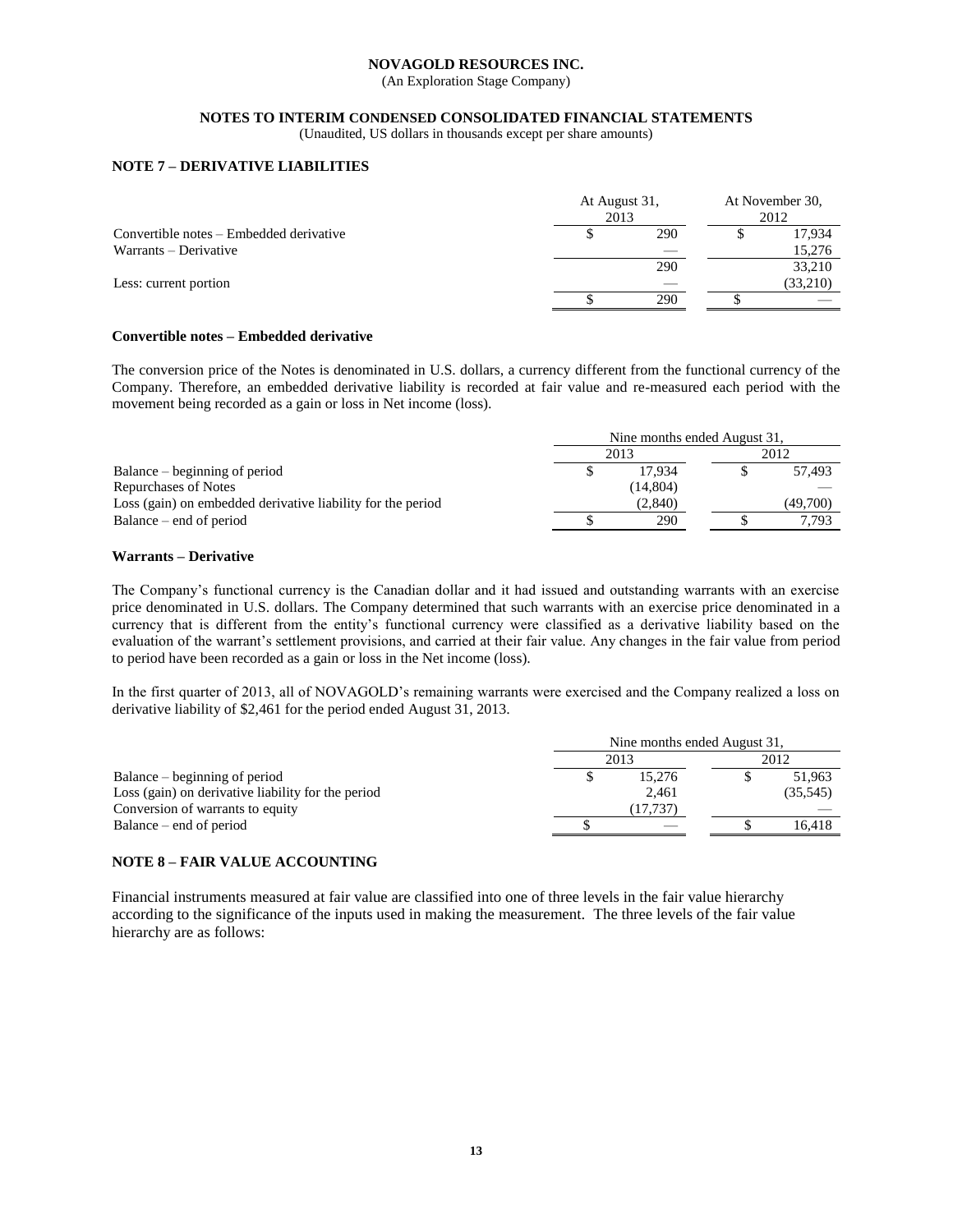(An Exploration Stage Company)

### **NOTES TO INTERIM CONDENSED CONSOLIDATED FINANCIAL STATEMENTS**

(Unaudited, US dollars in thousands except per share amounts)

- *Level 1* Unadjusted quoted prices in active markets that are accessible at the measurement date for identical, unrestricted assets or liabilities;
- *Level 2* Quoted prices in markets that are not active, or inputs that are observable, either directly or indirectly, for substantially the full term of the asset or liability; and
- *Level 3* Prices or valuation techniques that require inputs that are both significant to the fair value measurement and unobservable (supported by little or no market activity).

|                                 | Fair value at August 31, 2013   |         |               |         |  |  |
|---------------------------------|---------------------------------|---------|---------------|---------|--|--|
|                                 | Total                           | Level 1 | Level 2       | Level 3 |  |  |
| Assets:                         |                                 |         |               |         |  |  |
| Cash equivalents                | \$<br>95,720                    | \$      | \$<br>95,720  | \$      |  |  |
| Marketable debt securities      | 110,000                         |         | 110,000       |         |  |  |
| Marketable equity securities    | 1,950                           | 1,950   |               |         |  |  |
| Liabilities:                    |                                 |         |               |         |  |  |
| Embedded derivative liabilities | 290                             |         |               | 290     |  |  |
|                                 | Fair value at November 30, 2012 |         |               |         |  |  |
|                                 | Total                           | Level 1 | Level 2       | Level 3 |  |  |
| Assets:                         |                                 |         |               |         |  |  |
| Cash equivalents                | \$<br>254,667                   | \$      | \$<br>254,667 | \$      |  |  |
| Marketable equity securities    | 2,900                           | 2,900   |               |         |  |  |
| Liabilities:                    |                                 |         |               |         |  |  |
| Derivative liabilities          | 15,276                          |         |               | 15,276  |  |  |
| Embedded derivative liabilities | 17,934                          |         |               | 17,934  |  |  |

The Company's cash equivalents and marketable debt securities are held with two large Canadian banks, each with an S&P rating of AA-. The marketable debt securities comprise of term deposits with original maturities of less than 12 months. The cash equivalents and marketable debt securities are classified as Level 2 of the fair value hierarchy as they are owed to the Company by the Canadian banks are not traded in an active market.

The Company's marketable equity securities are valued using quoted market prices in active markets and as such are classified within Level 1 of the fair value hierarchy. The fair value of the marketable equity securities is calculated as the quoted market price of the marketable equity security multiplied by the quantity of shares held by the Company.

The derivative and embedded derivative are valued using Black-Scholes pricing models and are considered Level 3 financial instruments in the fair value hierarchy because the valuation models have significant unobservable inputs.

# **NOTE 9 – GENERAL AND ADMINISTRATIVE EXPENSE**

|                                    | Nine months ended August 31, |    |        |  |
|------------------------------------|------------------------------|----|--------|--|
|                                    | 2013                         |    | 2012   |  |
| Salaries                           | \$<br>4,262                  | \$ | 8,928  |  |
| Stock based compensation (note 10) | 8,773                        |    | 16,155 |  |
| Office expense                     | 3,617                        |    | 3,827  |  |
| Professional fees                  | 2,452                        |    | 2,764  |  |
| Corporate development              | 1,129                        |    | 595    |  |
|                                    | 20,233                       |    | 32,269 |  |

### **NOTE 10 – STOCK-BASED COMPENSATION**

|                             | $1$ and monthly ended the gast $51$ . |  |        |  |
|-----------------------------|---------------------------------------|--|--------|--|
|                             | 2013                                  |  | 2012   |  |
| Stock options               | 5,576                                 |  | 12,378 |  |
| Performance share unit plan | 3,019                                 |  | 1.774  |  |
| Deferred share unit plan    | 178                                   |  | 138    |  |
| Incentive shares            |                                       |  | 1.865  |  |
|                             | 8.773                                 |  | 16,155 |  |

Nine months ended August 31,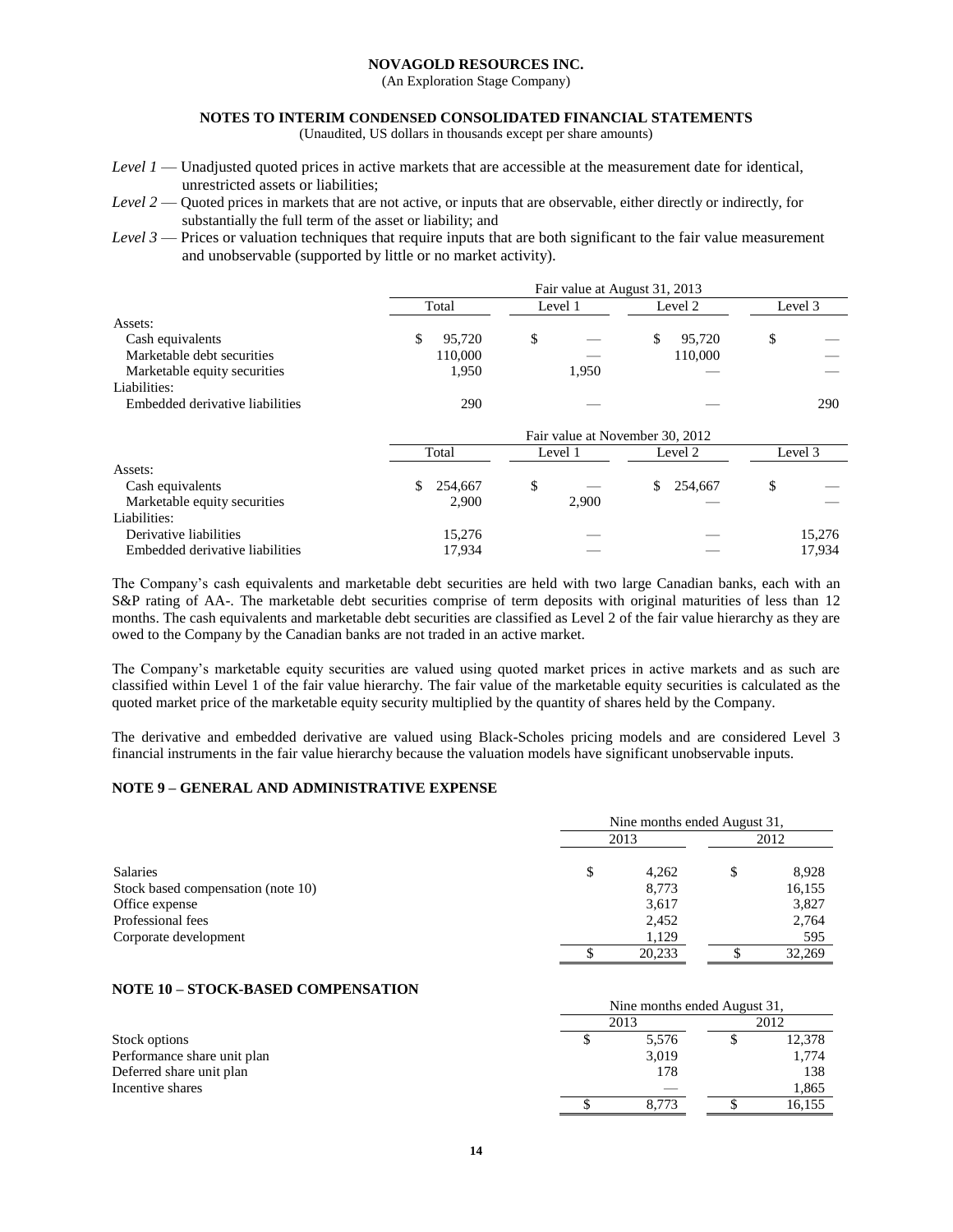(An Exploration Stage Company)

### **NOTES TO INTERIM CONDENSED CONSOLIDATED FINANCIAL STATEMENTS**

(Unaudited, US dollars in thousands except per share amounts)

# **NOTE 11 – DISCONTINUED OPERATIONS**

On April 30, 2012, the Company completed a plan of arrangement under the Nova Scotia Companies Act pursuant to which it spun-out NovaCopper Inc. ("NovaCopper"), a wholly-owned subsidiary of the Company which held the Ambler assets in Alaska, to the Company's shareholders (the "Arrangement"). Under the Arrangement, each shareholder of the Company received one share of NovaCopper for every six shares held of the Company. The Company did not realize any gain or loss on the transfer of the Ambler assets including \$40,200 of working capital and the Upper Kobuk Mineral Project.

On November 1, 2012, the Company completed the sale of its wholly owned subsidiary, Alaska Gold Company LLC (AGC), which owned the Rock Creek project in and around Nome, Alaska to Bering Straits Native Corporation (BSNC) for \$5,965. The Company received \$1,000 cash and a \$4,965 (face value) note receivable bearing 3% interest payable over five years. The Company also transferred the remaining Rock Creek closure reclamation deposit of \$13,400 to BSNC, which assumed full responsibility and liability for the remainder of the Rock Creek reclamation activities as requested by the State of Alaska.

The Company has accounted for the financial results associated with the spin-out of NovaCopper and the Ambler assets and the former operations of AGC and the Rock Creek project as discontinued operations in these consolidated financial statements and has reclassified the related amounts for prior periods.

The following table illustrates the results related to *Discontinued Operations* for the nine months ended August 31, 2012.

| Revenue                                                           | \$<br>1,199    |
|-------------------------------------------------------------------|----------------|
| Operating expenses:                                               |                |
| Cost of sales                                                     | 150            |
| Depreciation                                                      | 228            |
| Exploration and evaluation                                        | 1,425          |
| General and administrative                                        | 2,343          |
| Care and maintenance                                              | 6,656          |
| Reclamation and remediation                                       | 759            |
|                                                                   | 11,561         |
| Loss from operations                                              | (10, 362)      |
| Other income                                                      | 1,202          |
| Loss from discontinued operations                                 | \$<br>(9,160)  |
|                                                                   |                |
| Net cash used in discontinued operations:                         |                |
| Loss from discontinued operations                                 | \$<br>(9,160)  |
| Items not affecting cash:                                         |                |
| Depreciation                                                      | 228            |
| Reclamation and remediation                                       | 759            |
| Others                                                            | (266)          |
| Net change in operating assets and liabilities                    | (9,082)        |
| Increase in reclamation bond                                      | (13,529)       |
|                                                                   | \$<br>(31,050) |
|                                                                   |                |
| Net cash used in investing activities of discontinued operations: |                |
| Additions to property and equipment                               | \$<br>(561)    |
|                                                                   | \$<br>(561)    |
| Net cash used in financing activities of discontinued operations: |                |
| Funding of NovaCopper spin-out                                    | \$<br>(40,000) |
|                                                                   | \$<br>(40,000) |

# **NOTE 12 – NET INCOME (LOSS) PER COMMON SHARE**

Basic income (loss) per common share is computed by dividing income (loss) available to the Company's common shareholders by the weighted average number of common shares outstanding for the period. Diluted income per common share is computed similarly to basic income per common share except that income from continuing operations is adjusted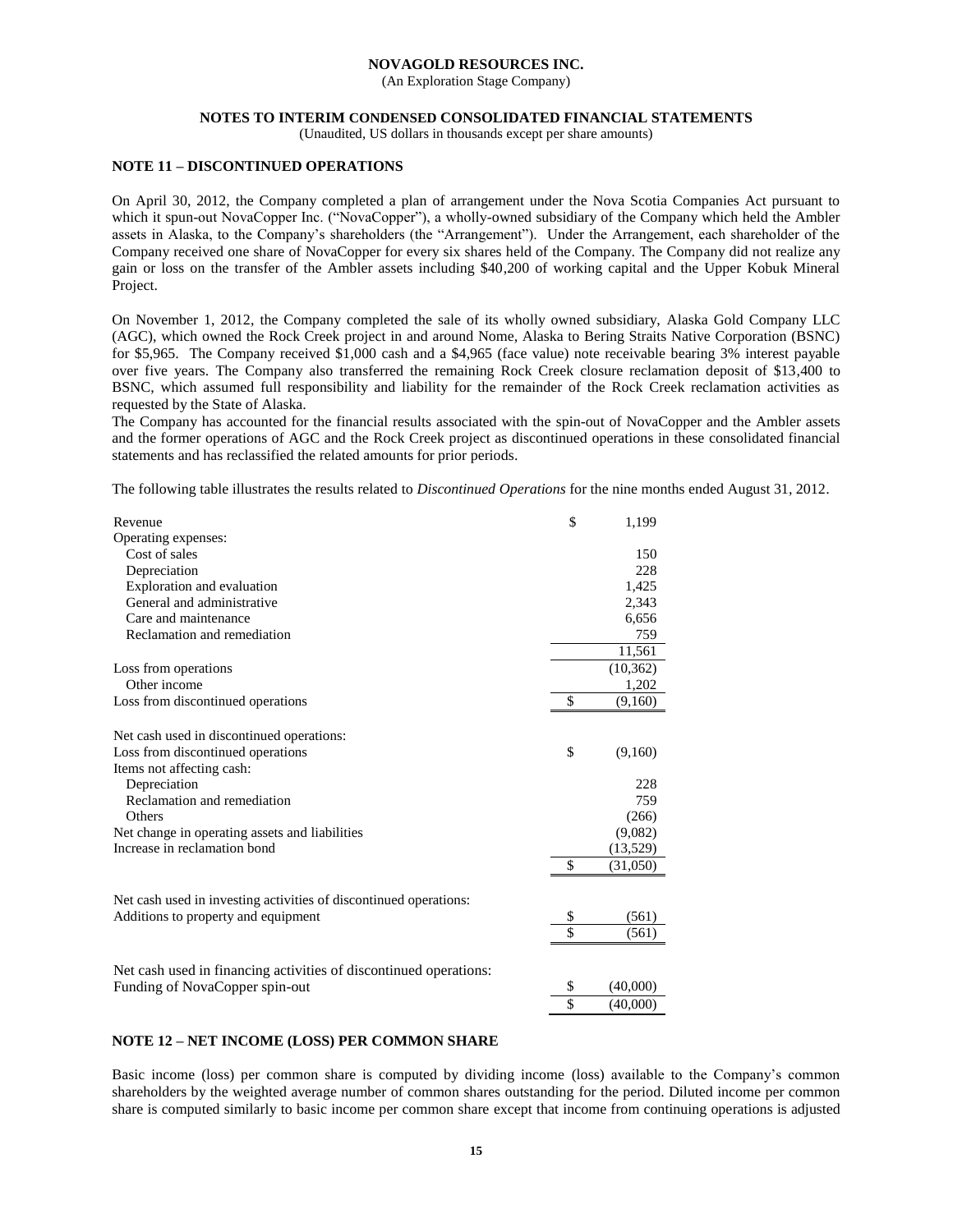(An Exploration Stage Company)

# **NOTES TO INTERIM CONDENSED CONSOLIDATED FINANCIAL STATEMENTS**

(Unaudited, US dollars in thousands except per share amounts)

to exclude gains that would be eliminated if potentially dilutive common shares had been issued and the weighted average common shares outstanding is increased to include the number of additional common shares that would have been outstanding if the potentially dilutive common shares had been issued.

|                                                | Three months ended August 31, |           |    | Nine months ended August 31, |              |           |               |          |
|------------------------------------------------|-------------------------------|-----------|----|------------------------------|--------------|-----------|---------------|----------|
|                                                |                               | 2013      |    | 2012                         |              | 2013      |               | 2012     |
| Net income (loss):                             |                               |           |    |                              |              |           |               |          |
| Continuing operations                          | \$                            | (19,962)  | \$ | (14,716)                     | \$           | (43,571)  | \$            | 27,555   |
| Discontinued operations                        |                               |           |    | 2,320                        |              |           |               | (9,160)  |
|                                                | \$                            | (19, 962) | \$ | (12, 396)                    | \$           | (43, 571) | \$            | 18,395   |
| Continuing operations                          | \$                            | (19,962)  | \$ | (14,716)                     | \$           | (43,571)  | \$            | 27,555   |
| Add: Convertible note accretion                |                               | n/a       |    | 1,705                        |              | n/a       |               | 4,887    |
| Convertible note interest                      |                               | n/a       |    | 1,306                        |              | n/a       |               | 3,919    |
| Less: Gain on derivative liability             |                               | n/a       |    | (5,262)                      |              | n/a       |               | (35,547) |
| Diluted income (loss) from                     |                               |           |    |                              |              |           |               |          |
| continuing operations                          | \$                            | (19,962)  | \$ | (16,967)                     | $\mathbb{S}$ | (43,571)  | S             | 814      |
| Weighted average common shares:<br>(thousands) |                               |           |    |                              |              |           |               |          |
| <b>Basic</b>                                   |                               | 316,639   |    | 279,715                      |              | 312,284   |               | 269,553  |
|                                                |                               |           |    |                              |              |           |               |          |
| Effect of employee stock-based<br>awards       |                               | n/a       |    | 1,283                        |              | n/a       |               | 2,703    |
| Effect of convertible debt                     |                               | n/a       |    | 3,719                        |              | n/a       |               | 4,095    |
| <b>Effect of warrants</b>                      |                               | n/a       |    | 22,476                       |              | n/a       |               | 25,774   |
| Diluted                                        |                               | 316,639   |    | 307,193                      |              | 312,284   |               | 302,125  |
|                                                |                               |           |    |                              |              |           |               |          |
| Income per common share<br>Basic:              |                               |           |    |                              |              |           |               |          |
| Continuing operations                          | \$                            | (0.06)    | \$ | (0.06)                       | \$           | (0.14)    | \$            | 0.10     |
| Discontinued operations                        |                               |           |    | 0.01                         |              |           |               | (0.03)   |
|                                                | $\mathcal{S}$                 | (0.06)    | \$ | (0.05)                       | \$           | (0.14)    | $\mathcal{S}$ | 0.07     |
|                                                |                               |           |    |                              |              |           |               |          |
| Diluted:                                       |                               |           |    |                              |              |           |               |          |
| Continuing operations                          | \$                            | (0.06)    | \$ | (0.06)                       | \$           | (0.14)    | \$            |          |
| Discontinued operations                        |                               |           |    | 0.01                         |              |           |               | (0.03)   |
|                                                | \$                            | (0.06)    | \$ | (0.05)                       | \$           | (0.14)    | \$            | (0.03)   |

# **NOTE 13 – CHANGE IN OPERATING ASSETS AND LIABILITIES**

|                                                       | Nine months ended August 31, |         |  |          |  |
|-------------------------------------------------------|------------------------------|---------|--|----------|--|
|                                                       |                              | 2013    |  | 2012     |  |
| Decrease in receivables, deposits and prepaid amounts |                              | 1.582   |  | 9.933    |  |
| Decrease in accounts payable and accrued liabilities  |                              | (2,461) |  | (2, 413) |  |
| Decrease in reclamation and remediation liabilities   |                              | (268)   |  |          |  |
|                                                       |                              | (1,147  |  | 7,520    |  |

# **NOTE 14 – ACCUMULATED OTHER COMPREHENSIVE INCOME (LOSS)**

|                                                                                                      | At August 31,<br>2013 |        | At November 30,<br>2012 |         |
|------------------------------------------------------------------------------------------------------|-----------------------|--------|-------------------------|---------|
| Unrealized gain (loss) on marketable securities, net of \$nil and \$nil tax<br>expense, respectively |                       | 250    |                         | (1,670) |
| Foreign currency translation adjustments                                                             |                       | 71.662 |                         | 98.978  |
|                                                                                                      |                       | 71.912 |                         | 97.308  |